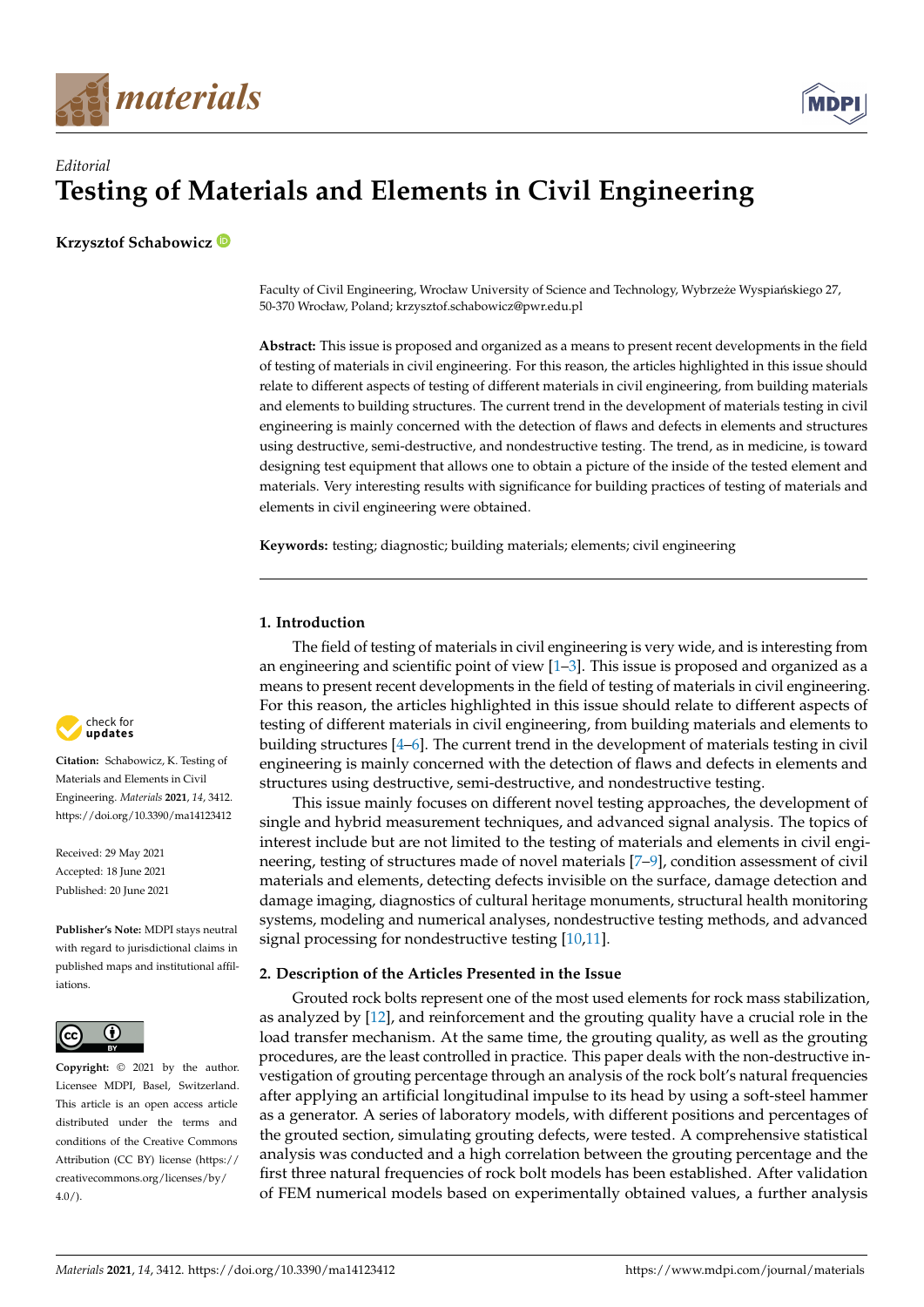includes consideration of grout stiffness variation and its impact on the natural frequencies of rock bolts [\[12\]](#page-17-8).

In their paper [\[13\]](#page-17-9), in order to create and make available design guidelines, recommendations for energy audits, data for analysis and simulation of the condition of masonry walls susceptible to biological corrosion, deterioration of comfort parameters in rooms, or deterioration of thermal resistance, were given. The paper analyzes various types of masonry wall structures occurring in and commonly used in historical buildings over the last 200 years. The summary is a list of results of particular types of masonry walls and their mutual comparison. On this basis, a procedure path has been proposed which is useful for monitoring heat loss, monitoring the moisture content of building partitions, and improving the hygrothermal comfort of rooms. The durability of such constructions has also been estimated, and the impact on the condition of the buildings that have been preserved and are still in use today was assessed [\[13\]](#page-17-9).

In [\[14\]](#page-17-10), the laboratory testing of the construction materials and elements is a subset of activities inherent in sustainable building materials engineering. Two questions arise regarding the test methods used: the relation between test results and material behavior in actual conditions on the one hand, and the variability of results related to uncertainty on the other. The paper presents the analysis of the results and uncertainties of the two simple independent test examples (bond strength and tensile strength) in order to demonstrate discrepancies related to the ambiguous methods of estimating uncertainty, and the consequences of using test methods when method suitability for conformity assessment has not been properly verified. These examples are the basis for opening a discussion on the test methods development direction which makes it possible to consider them as "sustainable". The paper addresses the negative impact of the lack of complete test models, taking into account proceeding with the uncertainty regarding erroneous assessment risks. Adverse effects can be minimized by creating test methods appropriate for the test's purpose (e.g., initial or routine tests) and handling uncontrolled uncertainty components. Sustainable test methods should ensure a balance between widely defined tests and evaluation costs and the material's or building's safety, reliability, and stability [\[14\]](#page-17-10).

The article by [\[15\]](#page-17-11) presents the possibilities of using foamed asphalt in the recycling process to produce the base layer of road pavement constructions, in Polish conditions. Foamed asphalt was combined with reclaimed asphalt pavement (RAP) and hydraulic binder (cement). Foamed asphalt mixtures with cement (FAC) were made, based on these ingredients. To reduce stiffness and cracking in the base layer, foamed asphalt (FA) was additionally used in the analyzed mixes containing cement. The laboratory analyses allowed estimating the stiffness and fatigue durability of the conglomerate. In the experimental section, measurements of deflections are made, modules of pavement layers are calculated, and their fatigue durability is determined. As a result of the research, new fatigue criteria for FAC mixtures and the correlation factors of stiffness modulus and fatigue durability in situ with the results of laboratory tests were developed. It is anticipated that FAC recycling technology will provide durable and safe road pavements [\[15\]](#page-17-11).

The article by [\[16\]](#page-17-12) presents experimental tests of a new type of composite bar that has been used as shear reinforcement for concrete beams. In the case of shearing concrete beams reinforced with steel stirrups, according to the theory of plasticity, the plastic deformation of stirrups, and stress redistribution in stirrups cut by a diagonal crack, are permitted. Tensile composite reinforcement is characterized by linear-elastic behavior throughout the entire strength range. The most popular type of shear reinforcement is closed-frame stirrups, and this type of fiber-reinforced polymer (FRP) shear reinforcement was the subject of research by other authors. In the case of FRP stirrups, rupture occurs rapidly, without the shear reinforcement being able to redistribute stress. An attempt was made to introduce a quasi-plastic character into the mechanisms transferring shear by appropriately shaping the shear reinforcement. Experimental material tests covered the determination of the strength and deformability of straight glass fiber-reinforced polymer (GFRP) bars and GFRP headed bars. Experimental studies of shear-reinforced beams with GFRP stirrups and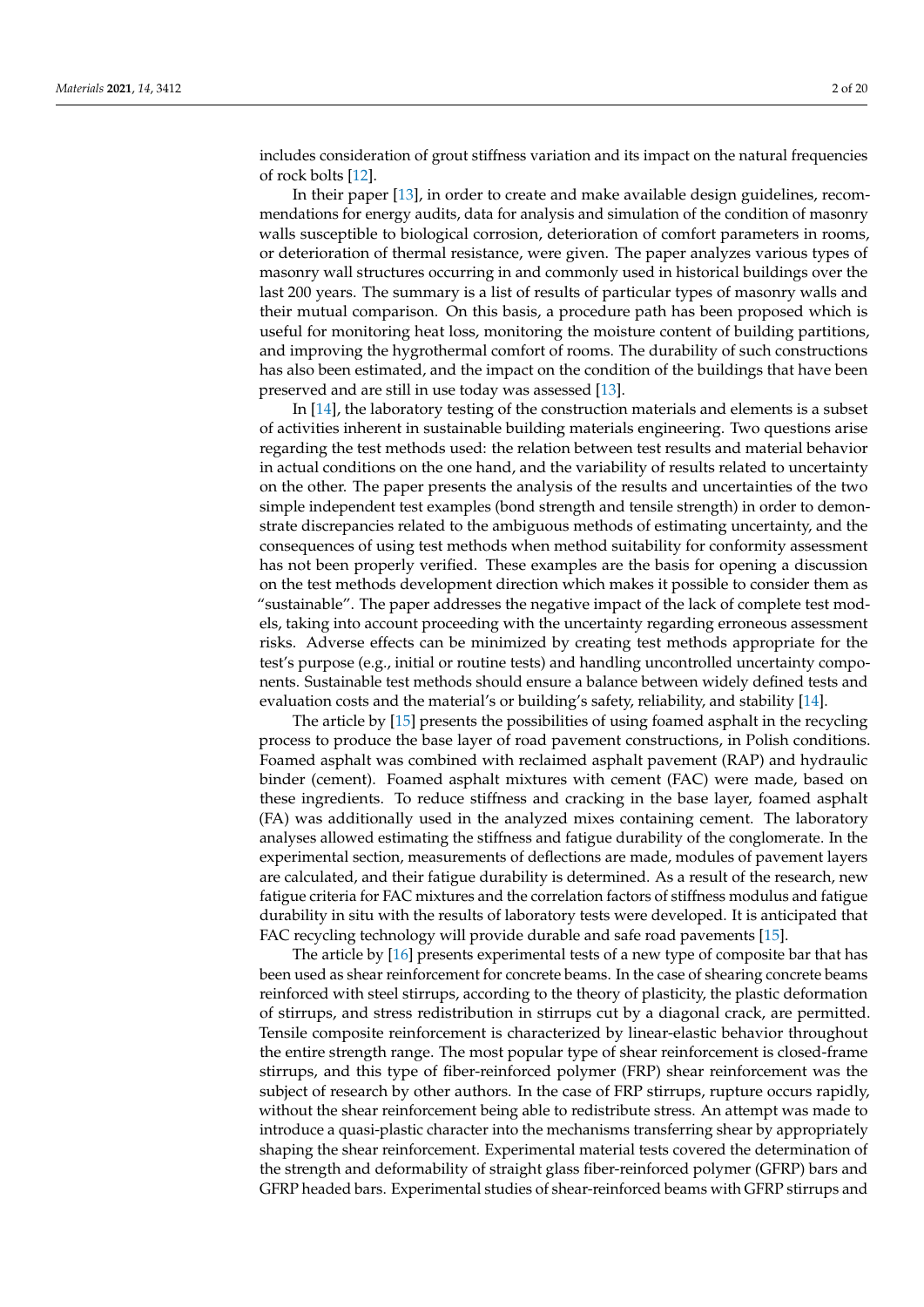GFRP headed bars were carried out. This allowed a direct comparison of the shear behavior of beams reinforced with standard GFRP stirrups and a new type of shear reinforcement: GFRP headed bars. Experimental studies demonstrated that GFRP headed bars could be used as shear reinforcement in concrete beams. Unlike GFRP stirrups, these bars allow stress redistribution in bars cut by a diagonal crack [\[16\]](#page-17-12).

The paper by [\[17\]](#page-17-13) examines the effect of PBO (P-phenylene benzobisoxazole)–FRCM (fabric-reinforced cementitious matrix) reinforcement on the stiffness of eccentrically compressed reinforced concrete columns. Reinforcement with FRCM consists of bonding composite meshes to the concrete substrate by means of mineral mortar. Longitudinal and/or transverse reinforcements made of PBO (P-phenylene benzobisoxazole) mesh were applied to the analyzed column specimens. When assessing the stiffness of the columns, the focus was on the effect of the composite reinforcement itself, the value and eccentricity of the longitudinal force, and the decrease in the modulus of elasticity of the concrete, with increasing stress intensity in the latter. Dependencies between the change in the elasticity modulus of the concrete and the change in the stiffness of the tested specimens were examined. The relevant standards, providing methods of calculating the stiffness of composite columns, were used in the analysis. Regarding columns, which were strengthened only transversely with PBO mesh, reinforcement increases their load capacity, and at the same time, the stiffness of the columns increases due to the confinement of the cross-section. The stiffness depends on the destruction of the concrete core inside its composite jacket. In the case of columns with transverse and longitudinal reinforcement, the presence of longitudinal reinforcement reduces longitudinal deformations. The columns failed at higher stiffness values in the whole range of the eccentricities [\[17\]](#page-17-13).

The paper by [\[18\]](#page-18-0) presents the results of an experimental investigation into stopsplayed scarf joints which was carried out as part of a research program at the Wroclaw University of Science and Technology. A brief description of the characteristics of scarf and splice joints appearing in historical buildings is provided, with special reference to stop-splayed scarf joints (so-called "bolt of lightning" joints) which were widely used, for example, in Italian Renaissance architecture. Analyses and studies of scarf and splice joints in bent elements as presented in the literature are reviewed, along with selected examples of analyses and research on tensile joints. It is worth noting that the authors in practically all the cited literature draw attention to the need for further research in this area. Next, the results of the authors' own research on beams with stop-splayed scarf joints, strengthened using various methods, e.g., by means of drawbolts (metal screws), steel clamps and steel clamps with wooden pegs, which were subjected to four-point bending tests, are presented. Load-deflection plots were obtained for load-bearing to bending of each beam in relation to the load-bearing of a continuous reference beam. A comparative analysis of the results obtained for each beam series is presented, along with conclusions and directions for further research [\[18\]](#page-18-0).

Non-destructive testing of concrete for defects detection, using acoustic techniques, is currently performed mainly by human inspection of recorded images [\[19\]](#page-18-1). The images consist of the inside of the examined elements, obtained from testing devices such as the ultrasonic tomograph. However, such an automatic inspection is time-consuming, expensive, and prone to errors. To address some of these problems, this paper aims to evaluate a convolutional neural network (CNN) toward an automated detection of flaws in concrete elements using ultrasonic tomography. There are two main stages in the proposed methodology. In the first stage, an image of the inside of the examined structure is obtained and recorded by performing ultrasonic tomography-based testing. In the second stage, a convolutional neural network model is used for the automatic detection of defects and flaws in the recorded image. In this work, a large and pre-trained CNN is used. It was fine-tuned on a small set of images collected during laboratory tests. Lastly, the prepared model was applied for detecting flaws. The obtained model has proven to be able to accurately detect defects in examined concrete elements. The presented approach for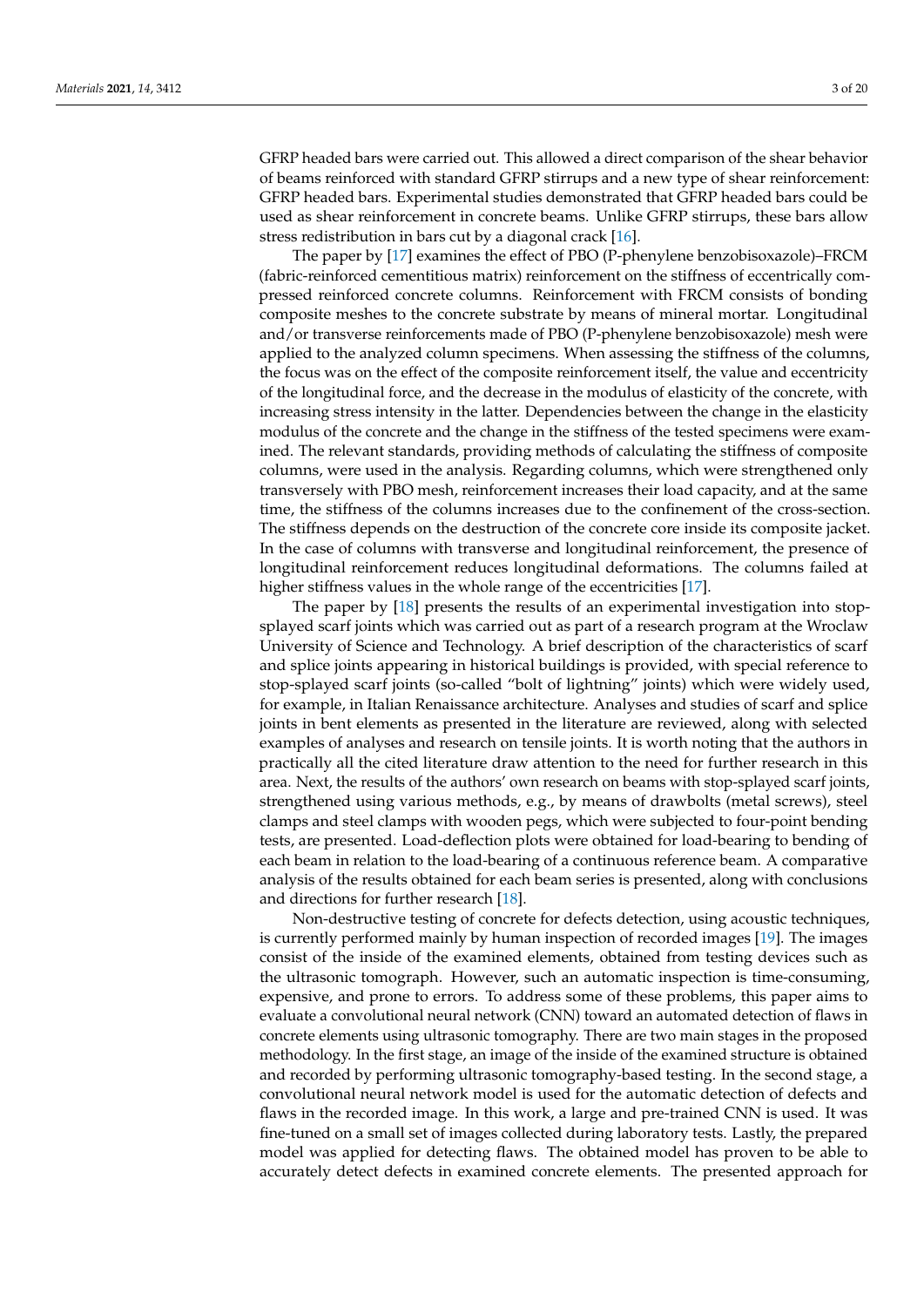automatic detection of flaws is being developed with the potential to not only detect defects of one type but also to classify various types of defects in concrete elements [\[19\]](#page-18-1).

The reliability and safety of power transmission depend first and foremost on the state of the power grid, and mainly on the state of the high-voltage power line towers [\[20\]](#page-18-2). The steel structures of existing power line supports (towers) have been in use for many years. Their in-service time, the variability in structural, thermal and environmental loads, the state of foundations (displacement and degradation), the corrosion of supporting structures and lack of technical documentation are essential factors that have an impact on the operating safety of the towers. The tower state assessment used to date, consisting of finding the deviation in the supporting structure apex, is insufficient because it omits the other necessary condition, the stress criterion, which is not to exceed allowable stress values. Moreover, in difficult terrain conditions, the measurement of the tower deviation is very troublesome, and for this reason, it is often not performed. This paper presents a stress-and-strain analysis of the legs of 110 kV power line truss towers with a height of 32 m. They have been in use for over 70 years and are located in especially difficult geotechnical conditions—one of them is in a gravel mine on an island surrounded by water, and the other stands on a steep, wet slope. Purpose-designed fiber Bragg grating (FBG) sensors were proposed for strain measurements. Real values of stresses arising in the tower legs were observed and determined over a period of one year. Validation was also carried out based on geodetic measurements of the tower apex deviation, and a residual magnetic field (RMF) analysis was performed to assess the occurrence of cracks and stress concentration zones [\[20\]](#page-18-2).

The paper by [\[21\]](#page-18-3) explores the microstructural evolution characteristics of tailings sand samples from different types of infiltration failure during the infiltration failure process. A homemade small infiltration deformation instrument is used to test the infiltration failure characteristics of the tailings sand during the infiltration failure process. Evolutionary characteristics of the internal microstructure pores and particle distribution were also studied. Using CT (computerized tomography) technology to establish digital image information, the distribution of the microscopic characteristics of the particle distribution and pore structure after tailing sand infiltration were studied. Microscopic analysis was also performed to analyze the microscopic process of infiltration and destruction, as well as to see the microscopic structural characteristics of the infiltration and destruction of the total tailings. The test results show that there are obvious differences in the microstructure characterization of fluid soil and piping-type infiltration failures. Microstructure parameters have a certain functional relationship with macro factors. Combining the relationship between macrophysical and mechanical parameters and microstructural parameters, new ideas for future research and the prevention of tailings sand infiltration and failure mechanisms are provided [\[21\]](#page-18-3).

The paper by [\[22\]](#page-18-4) presents the results of tests for flexural tensile strength  $(f_{ct,fl})$  and fracture energy ( $G_f$ ) in a three-point bending test of prismatic beams with notches, which were made from steel fiber-reinforced high-strength concrete (SFRHSC). The registration of the conventional force–displacement (F–δ) relationship and unconventional force-crack tip opening displacement (CTOD) relationship was made. On the basis of the obtained test results, estimations of the parameters  $f_{ct,fl}$  and  $G_f$  in the function of the fiber-reinforcement ratio were carried out. The obtained results were applied to building and validating a numerical model with the use of the finite element method (FEM). A non-linear concrete damaged plasticity model CDP was used for the description of the concrete. The obtained FEM results were compared with the experimental ones that were based on the assumed criteria. The usefulness of the flexural tensile strength and fracture energy parameters for defining the linear form of weakening of the SFRHSC material under tension was confirmed. The author's own equations for estimating the flexural tensile strength and fracture energy of SFRHSC, as well as for approximating deflections (δ) of SFRHSC beams as the function of crack tip opening displacement (CTOD) instead of crack mouth opening displacement (CMOD), were proposed [\[22\]](#page-18-4).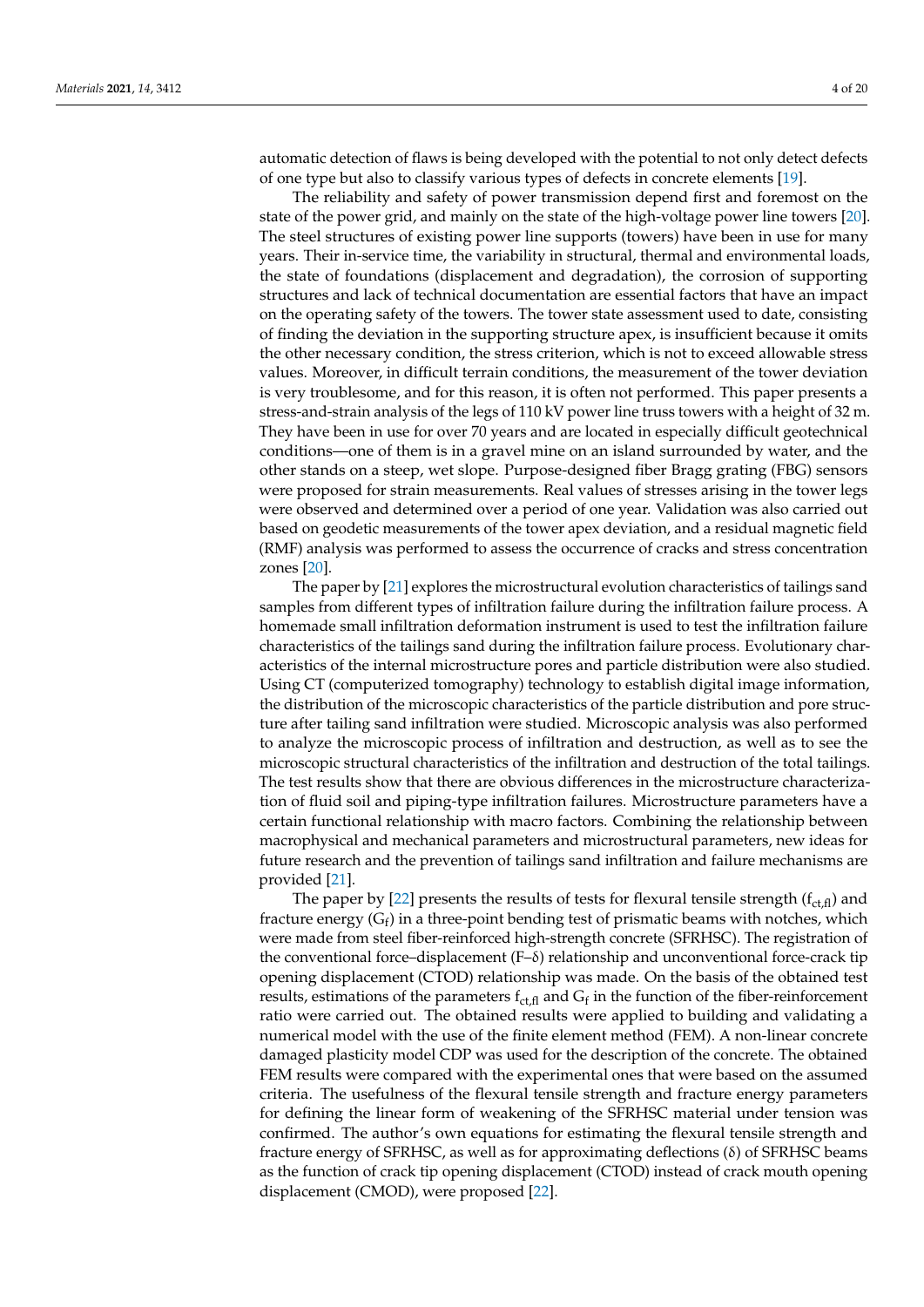The accepted methods for testing concrete are not favorable for determining its heterogeneity [\[23\]](#page-18-5). The interpretation of the compressive strength result as a product of destructive force and cross-section area is burdened with significant understatements. It is assumed erroneously that this is the lowest value of strength at the height of the tested sample. The top layer of concrete floors often crumble, and the strength tested using sclerometric methods does not confirm the concrete class determined using control samples. That is why it is important to test the distribution of compressive strength in a cross-section of concrete industrial floors with special attention to surface top layers. This study presents strength tests of borehole material taken from industrial floors using the ultrasonic method, with exponential spot heads with a contact surface area of  $0.8 \text{ mm}^2$  and a frequency of 40 kHz. The presented research project anticipated the determination of strength for samples in various cross-sections at the height of elements and destructive strength in the strength testing machine. It was confirmed that for standard and big borehole samples, it is not possible to test the strength of concrete in the top layer of the floor by destructive methods. This can be achieved using the ultrasonic method. After the analysis, certain types of distributions of strength across concrete floor thickness were chosen from the completed research program. The gradient and anti-gradient of strength were proposed as new parameters for the evaluation of floor concrete quality [\[23\]](#page-18-5).

Ventilated facades are becoming an increasingly popular solution for the external part of walls in buildings [\[24\]](#page-18-6). They may differ in many elements, among others, cladding (fiber cement boards, HPL plates, large-slab ceramic tiles, ACM panels, stone cladding), types of substructures, console supports, etc. The main element that characterizes ventilated facades is the use of an air cavity between the cladding and thermal insulation. Unfortunately, in some respects, they are not yet standardized and tested. Above all, the requirements for the falling-off of elements from ventilated facades during a fire are not precisely defined by, among other things, the lack of clearly specified requirements and testing. This is undoubtedly a major problem, as it significantly affects the safety of evacuation during a fire emergency. For the purposes of this article, experimental tests were carried out on a large-scale facade model, with two types of external facade cladding. The materials used as external cladding were fiber cement boards and large-slab ceramic tiles. The model of the large-scale test was 3.95 m  $\times$  3.95 m; the burning gas released from the burner was used as the source of fire. The facade model was equipped with thermocouples. The test lasted one hour, and the cladding materials showed different behavior during the test. Largeslab ceramic tiles seemed to be a safer form of external cladding for ventilated facades. Unfortunately, they were destroyed much faster, by about 6 min. Large-slab ceramic tiles were destroyed within the first dozen or so minutes, then their destruction did not proceed or was minimal. In the case of fiber cement boards, the destruction started from the eleventh minute and increased until the end of the test. The author referred the results of the large-scale test to testing on samples carried out by other authors. The results presented the convergence of the large-scale test with samples. External claddings were equipped with additional mechanical protection. The use of additional mechanical protection to maintain external cladding elements increases their safety but does not completely eliminate the problem of the falling-off of parts of the facade. As research on fiber cement boards and large-slab ceramic tiles has suggested, these claddings were a major hazard due to fall-off from the facade [\[24\]](#page-18-6).

The aim of this study [\[25\]](#page-18-7) was to investigate the effect of plasterboards' humidity absorption on their performance. The specimens' hydration procedure consisted of consecutive immersing in water and subsequent drying at room temperature. Such a procedure was performed to increase the moisture content within the material volume. The microstructural observations of five different plasterboard types were performed through optical and scanning electron microscopy. The deterioration of their properties was evaluated using a three-point bending test and a subsequent ultrasonic (ultrasound testing (UT)) longitudinal wave velocity measurement. Depending on the material porosity, a loss of UT wave velocity from 6% to 35% and a considerable decrease in material strength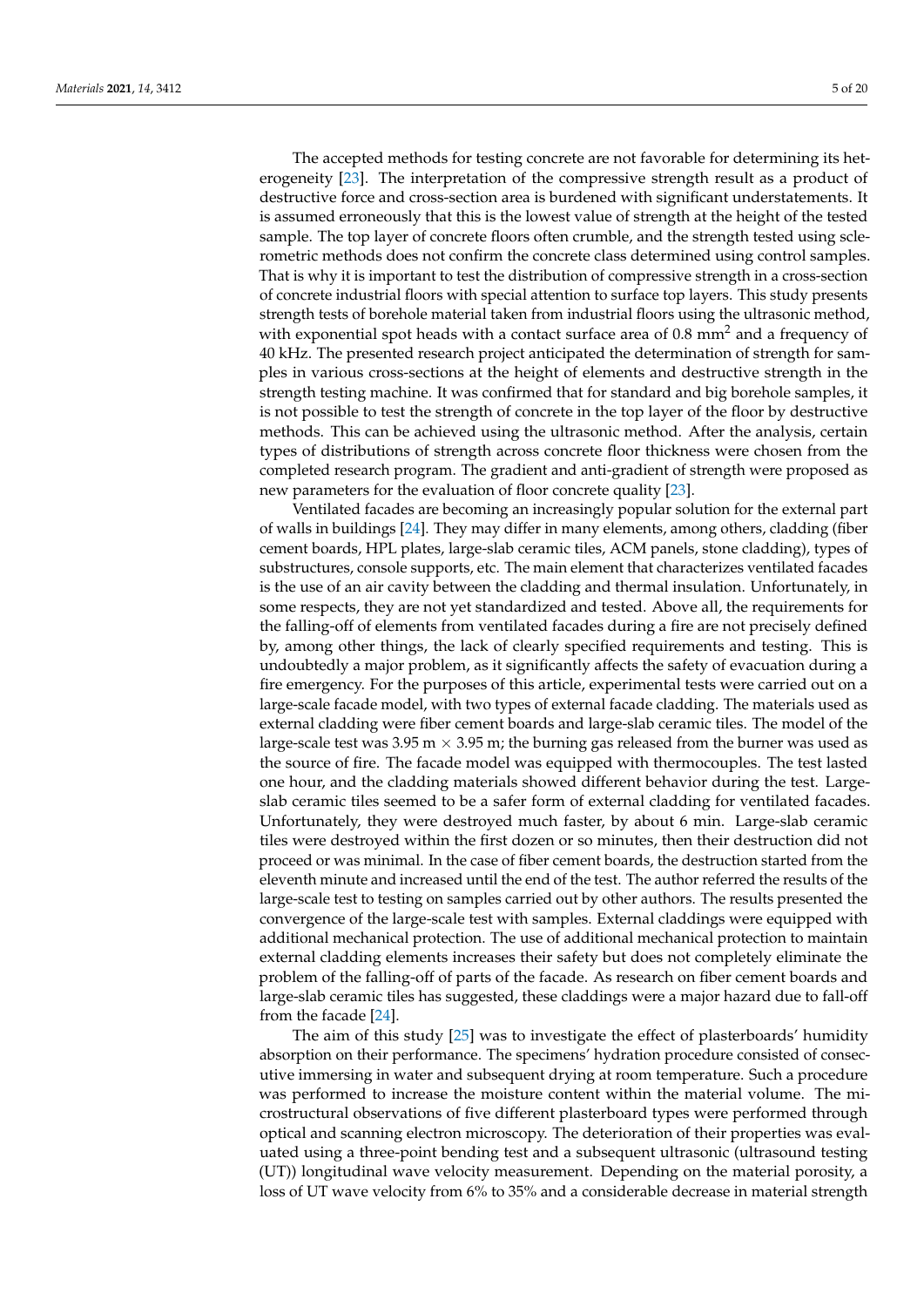from 70% to 80% were observed. Four types of approximated formulae were proposed to describe the dependence of UT wave velocity on the board moisture content. It was found that the proposed UT method could be successfully used for the on-site monitoring of plasterboards' hydration processes [\[25\]](#page-18-7).

Concrete structure joints are filled in mainly in the course of sealing works ensuring protection against the influence of water. This paper by [\[26\]](#page-18-8) presents the methodology for testing the mechanical properties of ESD pseudoplastic resins (E—elastic deformation, S—strengthening control, D—deflection control) recommended for concrete structure joint fillers. The existing standards and papers concerning quasi-brittle cement composites do not provide an adequate point of reference for the tested resins. The lack of a standardized testing method hampers the development of materials universally used in expansion joint fillers in reinforced concrete structures, as well as the assessment of their properties and durability. An assessment of the obtained results by referring to the reference sample has been suggested in the article. A test stand and a method of assessing the mechanical properties results (including adhesion to the concrete surface) of pseudoplastic resins in the axial tensile test have been presented [\[26\]](#page-18-8).

The compaction index is one of the most important technological parameters during asphalt pavement construction, which may be negatively affected by the wrong asphalt paving machine setting, weather conditions, or the mix temperature. Presented in [\[27\]](#page-18-9), this laboratory study analyzes the asphalt mix properties in case of inappropriate compaction. The reference mix was designed for an AC 11 S wearing layer (asphalt concrete for a wearing layer with maximum grading of 11 mm). Asphalt mix samples used in the tests were prepared using a Marshall device with the compaction energy of  $2 \times 20$ ,  $2 \times 35$ ,  $2 \times 50$ , and  $2 \times 75$  blows, as well as in a roller compactor where the slabs were compacted to various heights: 69.3 mm (+10% of nominal height), 66.2 mm (+5%), 63 mm (nominal), and 59.9 mm (−5%), which resulted in different compaction indexes. Afterward, the samples were cored from the slabs. Both Marshall samples and cores were tested for air void content, stiffness modulus in three temperatures, indirect tensile strength, and resistance to water and frost indicated by the ITSR value. It was found that either an insufficient or excessive level of compaction can cause a negative effect on the road surface performance [\[27\]](#page-18-9).

The importance of surface roughness and its non-destructive examination has often been emphasized in structural rehabilitation. The innovative procedure presented in [\[28\]](#page-18-10) enables the estimation of concrete-to-concrete strength, based on a combination of low-cost, area-limited tests and geostatistical methods. The new method removes the shortcomings of the existing one, i.e., it is neither qualitative nor subjective. The interface strength factors, cohesion and friction, can be estimated accurately based on the collected data on surface texture. The data acquisition needed to create digital models of the concrete surface can be performed by terrestrial close-range photogrammetry or other methods. In the presented procedure, limitations to the availability of concrete surfaces are overcome by the generation of subsequential Gaussian random fields (via height profiles) based on the semivariograms fitted to the digital surface models. In this way, the randomness of the surface texture is reproduced. The selected roughness parameters, such as mean valley depth and, most importantly, the geostatistical semivariogram parameter sill, were transformed into contact bond strength parameters based on the available strength tests. The proposed procedure estimates the interface bond strength based on the geostatistical methods applied to the numerical surface model and can be used in practical and theoretical applications [\[28\]](#page-18-10).

The core part of a hybrid truss bridge is the connection joint that combines the concrete chord and steel truss-web members [\[29\]](#page-18-11). To study the mechanical behavior and failure mode of steel–concrete connection joints in a hybrid truss bridge, static model tests were carried out on two connection joints at the scale of 1:3, under a horizontal load that was provided by a loading jack mounted on the vertical reaction wall. The specimen design, experimental setup and testing procedure were introduced. In the experiment, the displacement, strain level, concrete crack and experimental phenomena were factually recorded. Compared with the previous study results, the experimental results in this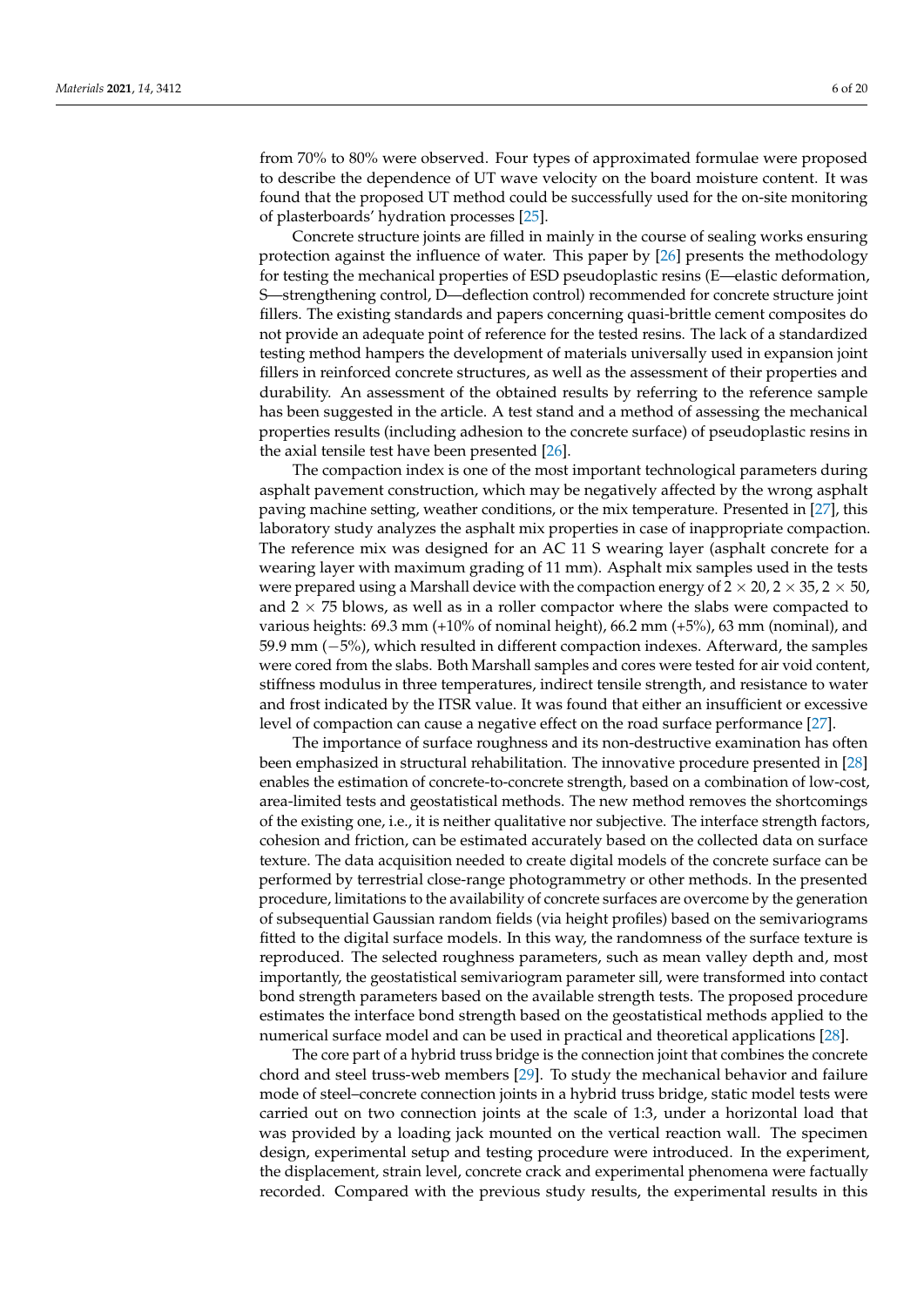study demonstrated that the connection joints had an excellent bearing capacity and deformability. The minimum ultimate load and displacement of the two connection joints were 5200 kN and 59.01 mm, respectively. Moreover, the connection joints exhibited multiple failure modes, including the fracture of gusset plates, the slippage of high-strength bolts, the local buckling of compressive splice plates, the fracture of tensile splice plates and concrete cracking. Additionally, the strain distribution of the steel–concrete connection joints followed certain rules. It is expected that the findings from this paper may provide a reference for the design and construction of steel–concrete connection joints in hybrid truss bridges [\[29\]](#page-18-11).

The static elastic modulus (*Ec*) and compressive strength (*fc*) are critical properties of concrete [\[30\]](#page-18-12). When determining *Ec* and *fc*, concrete cores are collected and subjected to destructive tests. However, destructive tests require certain test permissions and large sample sizes. Hence, it is preferable to predict *Ec* using the dynamic elastic modulus (*Ed*), through non-destructive evaluations. A resonance frequency test performed according to ASTM C215-14, and a pressure wave (P-wave) measurement conducted according to ASTM C597M-16, are typically used to determine *Ed*. Recently, developments in transducers have enabled the measurement of shear wave (S-wave) velocities in concrete. Although various equations have been proposed for estimating *Ec* and *fc* from *Ed*, their results deviate from experimental values. Thus, it is necessary to obtain a reliable *Ed* value for accurately predicting *Ec* and *fc*. In this study, *Ed* values were experimentally obtained from P-wave and S-wave velocities in the longitudinal and transverse modes; *Ec* and *fc* values were predicted using these *Ed* values through four machine learning (ML) methods: support vector machine, artificial neural networks, ensembles, and linear regression. Using ML, the prediction accuracy of *Ec* and *fc* was improved by 2.5–5% and 7–9%, respectively, compared with the accuracy obtained using classical or normal-regression equations. By combining ML methods, the accuracy of the predicted *Ec* and *fc* was improved by 0.5% and 1.5%, respectively, compared with the optimal single variable results [\[30\]](#page-18-12).

The paper by [\[31\]](#page-18-13) describes tests conducted to identify the mechanisms occurring during the fracture of single-edge notches loaded in three-point bending (SENB) specimens made from an Al–Ti laminate. The experimental tests were complemented with microstructural analyses of the specimens' fracture surfaces and an in-depth analysis of acoustic emission (AE) signals. The paper presents the application of the AE method to identify fracture processes in the layered Al–Ti composite, using a non-hierarchical method for clustering AE signals (k-means) and analyses using waveform time domain, fast Fourier transform (FFT Real) and waveform continuous wavelet, based on the Morlet wavelet. These analyses made it possible to identify different fracture mechanisms in Al–Ti composites, which is very significant for the assessment of the safety of structures made from this material [\[31\]](#page-18-13).

The aspects regarding the stiffness of the connections between the beams that support the storage pallets and the uprights are very important in the analysis of the displacements and stresses in the storage racking systems. The main purpose of the paper by [\[32\]](#page-18-14) is to study the effects of both upright thickness and tab connector types on rotational stiffness and on the capable bending moment of the connection. For this purpose, 18 different groups of beam-connector-upright assemblies are prepared by combining three types of beams (different sizes of the box cross-section), three kinds of upright profiles (with a different thickness of the section walls), and two types of connectors (four-tab connectors and five-tab connectors). Flexural tests were carried out on 101 assemblies. For the assemblies containing the uprights with a thickness of 1.5 mm, the five-tab connector leads to a higher value of the capable moment and higher rotational stiffness than similar assemblies with four-tab connectors. A contrary phenomenon happens in the case of the assemblies containing those upright profiles having a thickness of 2.0 mm, regarding the capable design moment. It is shown how the safety coefficient of connection depends on both the rotational stiffness and capable bending moment [\[32\]](#page-18-14).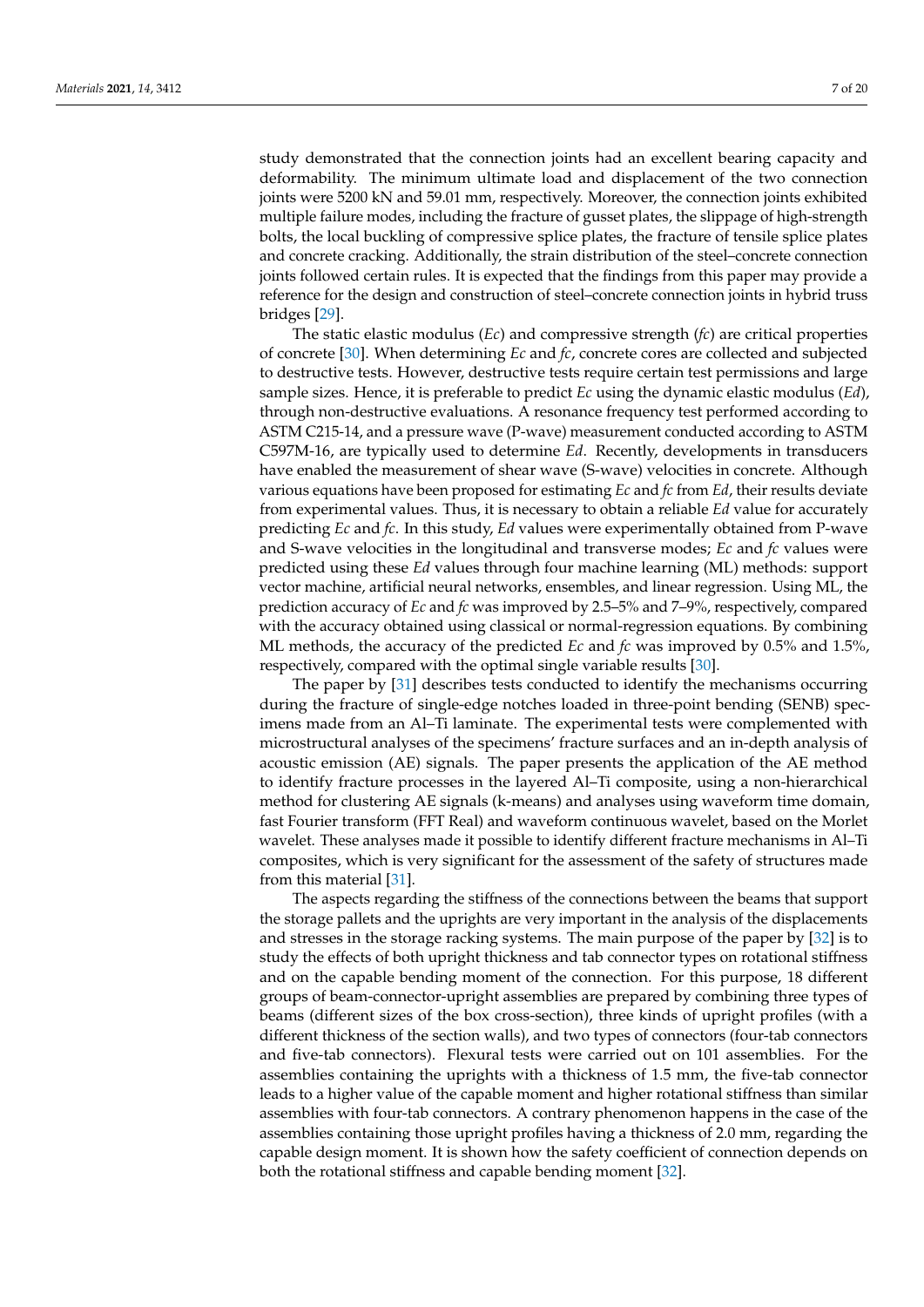Concrete shrinkage is a phenomenon that results in a decrease in volume in the composite material during the curing period. The method for determining the effects of restrained shrinkage is described in Standard ASTM C 1581/C 1581M–09a. This article [\[33\]](#page-18-15) shows the calibration of measuring rings with respect to the theory of elasticity, and the analysis of the relationship of steel ring deformation to high-performance concrete tensile stress as a function of time. Steel rings equipped with strain gauges are used for the measurement of strain during the compression of the samples. The strain is caused by the shrinkage of the concrete ring specimen that tightens around steel rings. The method allows registering the changes to the shrinkage process over time and evaluating the susceptibility of concrete to cracking. However, the standard does not focus on the details of the mechanical design of the test bench. To acquire accurate measurements, the test bench needs to be calibrated. Measurement errors may be caused by an improper, uneven installation of strain gauges, imprecise geometry of the steel measuring rings, or incorrect equipment settings. The calibration method makes it possible to determine the stress in a concrete sample, leading to its cracking at the specific deformation of the steel ring [\[33\]](#page-18-15).

The article by [\[34\]](#page-18-16) proposes using the acoustic emission (AE) method to evaluate the degree of change in the mechanical parameters of fiber cement boards. The research was undertaken after a literature review, due to the lack of a methodology that would allow nondestructive assessment of the strength of cement–fiber elements. The tests covered the components cut out from a popular type of board available on the construction market. The samples were subjected to environmental (soaking in water, cyclic freezing–thawing) and exceptional (burning with fire and exposure to high temperature) factors, and then to three-point bending strength tests. The adopted conditions correspond to the actual working environment of the boards. When applying the external load, AE signals were generated which were then grouped into classes, and initially assigned to specific processes occurring in the material. The frequencies occurring over time for the tested samples were also analyzed, and microscopic observations were made to confirm the suppositions based on the first part of the tests. Comparing the results obtained from a group of samples subjected to environmental and exceptional actions, significant differences were noted between them, which included the types of recorded signal class, the frequency of events, and the construction of the microstructure. The degradation of the structure, associated with damage to the fibers or their complete destruction, results in the generation under load of AE signals that indicate the uncontrolled development of scratches, and a decrease in the frequency of these events. According to the authors, the methodology used allows the control of cement–fiber boards in use. The registration and analysis of active processes under the effect of payloads makes it possible to distinguish mechanisms occurring inside the structure of the elements, and to formulate a quick response to the situation when the signals indicate a decrease in the strength of the boards [\[34\]](#page-18-16).

The article by [\[35\]](#page-18-17) discusses one of the methods of dielectric constant determination in a continuous way, which is the determination of its value based on the amplitude of the wave reflected from the surface. Based on tests performed on model asphalt slabs, the research presented how the value of the dielectric constant changes, depending on the atmospheric conditions of the measured surface (dry, covered with water film, covered with ice, covered with snow, covered with de-icing salt). Coefficients correcting dielectric constants of hot mix asphalt (HMA) determined in various surface atmospheric conditions were introduced. It was proposed to determine the atmospheric conditions of the pavement with the use of wavelet analysis in order to choose the proper dielectric constant correction coefficient and, therefore, improve the accuracy of the pavement layer thickness estimation based on the ground-penetrating radar (GPR) method [\[35\]](#page-18-17).

Phenomena occurring during the curing of concrete can decrease its mechanical properties, specifically its strength and serviceability, even before it is placed [\[36\]](#page-18-18). This is due to excessive stresses caused by temperature gradients, moisture changes, and chemical processes arising during the concreting and in hardened concrete. At stress concentration sites, microcracks form in the interfacial transition zones (ITZ) in the early phase and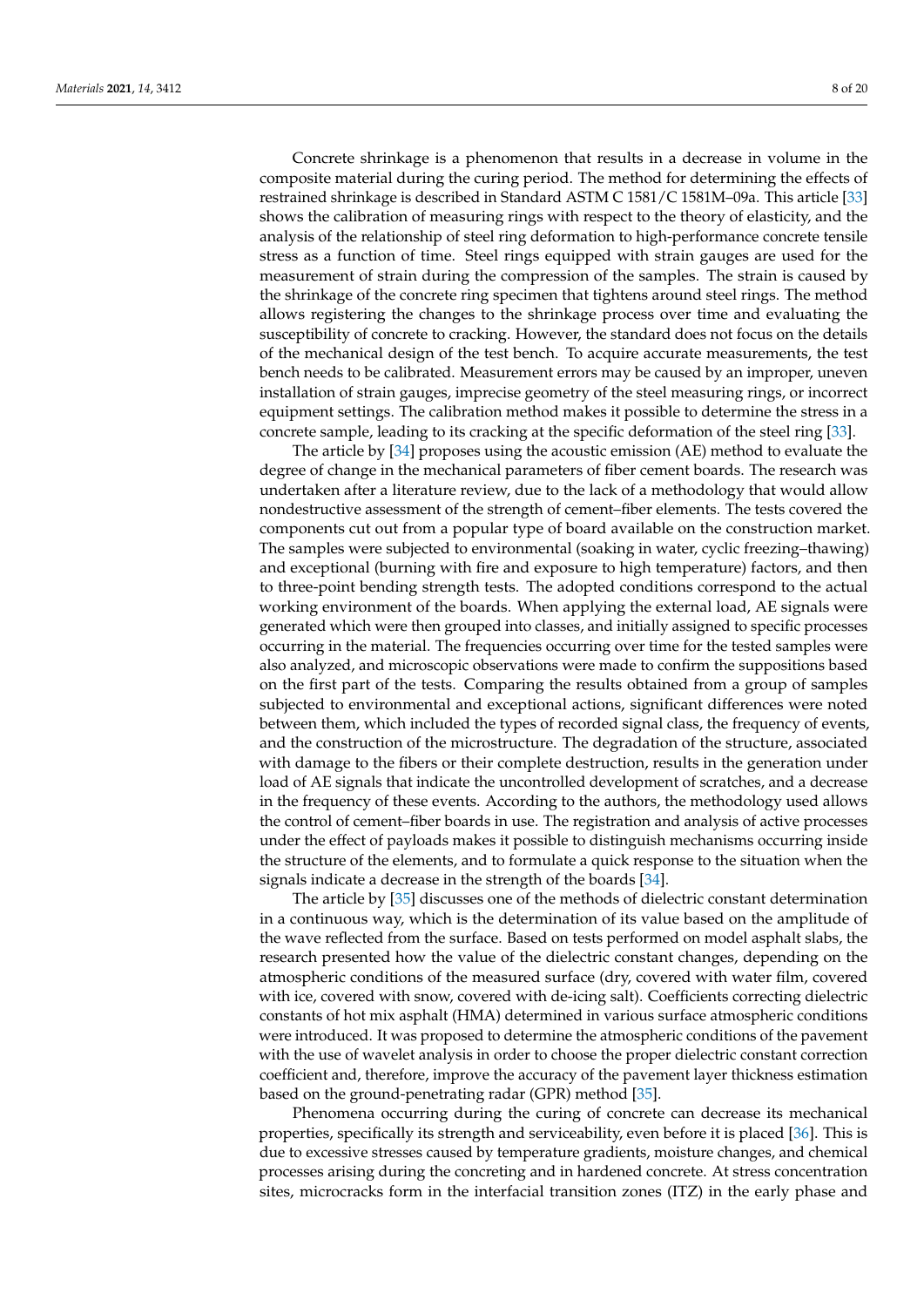propagate deeper into the cement paste or to the surface of the element. Microcracks can contribute to the development of larger cracks, reduce the durability of structures, limit their serviceability, and, in rare cases, lead to their failure. It is thus important to search for a tool that allows objective assessment of damage initiation and development in concrete. The objectivity of the assessment lies in it being independent of the constituents and additives used in the concrete or of external influences. The acoustic emission-based method presented in this paper allows damage detection and identification in the early age of concrete (before loading) for different concrete compositions, curing conditions, temperature variations, and in reinforced concrete. As such, this method is an objective and effective tool for damage process detection [\[36\]](#page-18-18).

The authors of [\[37\]](#page-18-19) suggest a wire-mesh method to classify the particle shape of large amounts of aggregate. This method is controlled by the tilting angle and opening size of the wire mesh. The more rounded the aggregate particles, the more they roll on the tilted wire mesh. Three different sizes of aggregate, 11–15, 17–32, and 33–51 mm, were used for assessing their roundness after classification, using the sphericity index to sort them into rounded, sub-rounded/sub-angular, and angular. The aggregate particles with different sphericities were colored differently and then used for classification via the wire-mesh method. The opening sizes of the wire mesh were 6, 11, and 17 mm, and its frame was 0.5 m wide and 1.8 m long. The ratio of aggregate size to mesh-opening size was between 0.6 and 8.5. The wire mesh was inclined at various angles of  $10^{\circ}$ ,  $15^{\circ}$ ,  $20^{\circ}$ ,  $25^{\circ}$ , and  $30^{\circ}$  to evaluate the rolling degree of the aggregates. The aggregates were rolled and remained on the wire mesh between 0.0–0.6, 0.6–1.2, and 1.2–1.8 m, depending on their sphericity. A tilting angle of 25◦ was the most suitable angle for classifying aggregate size ranging from 11–15 mm, while the most suitable angle for aggregate sizes of 17–32 and 33–51 mm was 20◦ . The best ratio for the average aggregate size to mesh-opening size for the aggregate roundness classification was 2 [\[37\]](#page-18-19).

Taking into account the possibilities offered by two imaging methods, X-ray microcomputed tomography ( $\mu$ CT) and two-dimensional optical scanning, this article by [\[38\]](#page-18-20) discusses the possibility of using these methods to assess the internal structure of spun concrete, particularly its composition after hardening (Michałek 2020). To demonstrate the performance of the approach based on imaging, laboratory techniques based on physical and chemical methods were used as verification. A comparison of the obtained results of applied research methods was carried out on samples of spun concrete, characterized by the layered structure of the annular cross-section. Samples were taken from the power pole E10.5/6c (Strunobet-Migacz, Lewin Brzeski, Poland) made by one of the Polish manufacturers of prestressed concrete E-poles precast in steel molds. The validation shows that optical scanning followed by appropriate image analysis is an effective method for evaluation of the spun concrete internal structure. In addition, such analysis can significantly complement the results of the laboratory methods used so far. In a fairly simple way, through the porosity image, it can reveal improperly selected parameters of concrete spinning, such as speed and time, and, through the distribution of cement content in the cross-section of the element, it can indicate compliance with the requirement for the corrosion durability of spun concrete. The research methodology presented in the paper can be used to improve the production process of poles made of spun concrete; it can be an effective tool for verifying concrete structure [\[38\]](#page-18-20).

In the study by [\[39\]](#page-18-21), the effects of the mixing conditions of waste-paper sludge ash (WPSA) on the strength and bearing capacity of controlled low-strength material (CLSM) were evaluated, and the optimal mixing conditions were used to evaluate the strength characteristics of CLSM with recyclable WPSA. The strength and bearing capacity of CLSM with WPSA were evaluated using unconfined compressive strength tests and plate bearing tests, respectively. The unconfined compressive strength test results show that the optimal mixing conditions for securing 0.8–1.2 MPa of target strength under 5% of cement content conditions can be obtained when both WPSA and fly ash are used. This is because WPSA and fly ash, which act as binders, have a significant impact on overall strength when the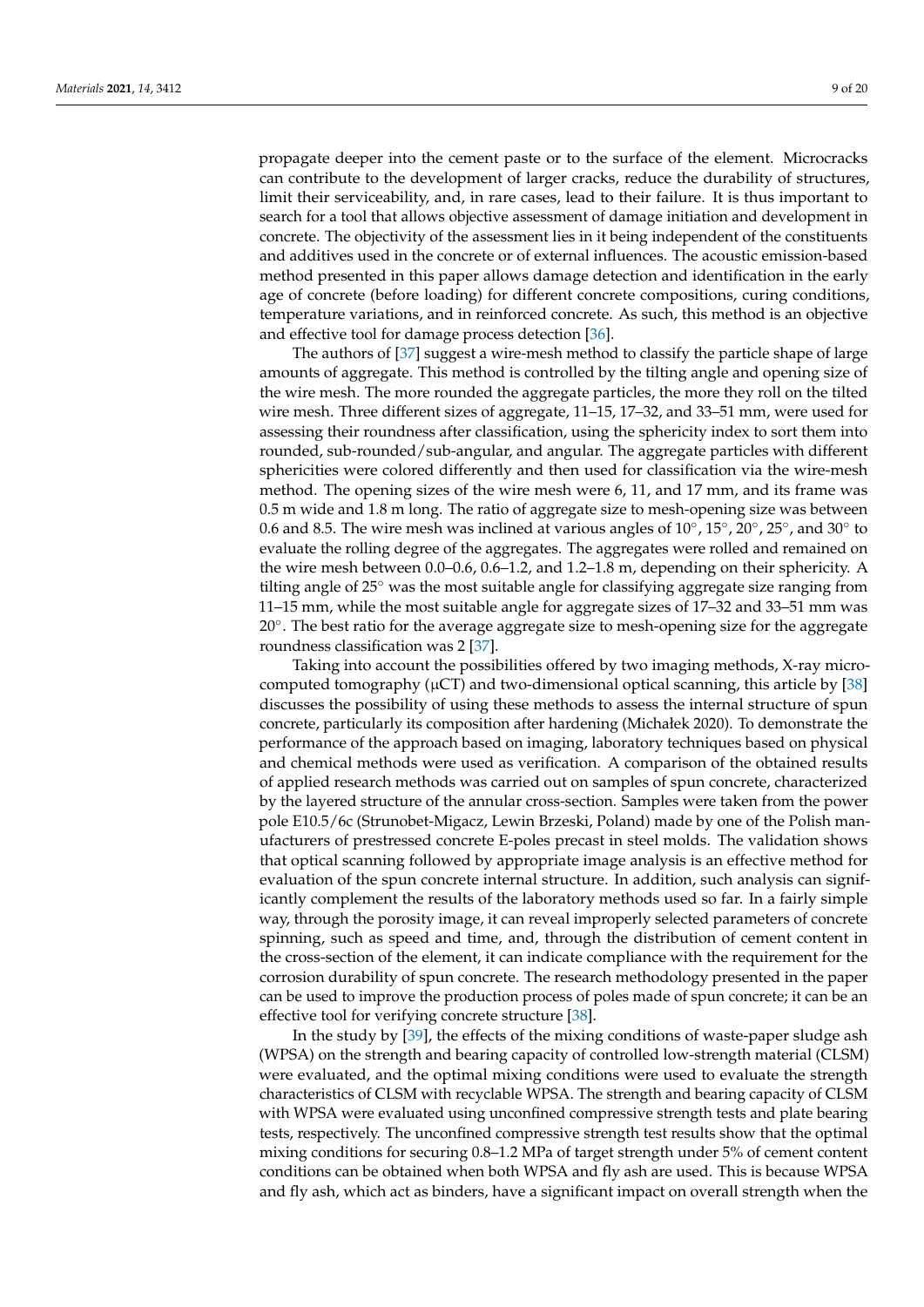cement content is low. The bearing capacity of weathered soil increased from 550 to 575 kPa over time, and CLSM with WPSA increased significantly, from 560 to 730 kPa. This means that the bearing capacity of CLSM with WPSA was 2.0% higher than that of weathered soil immediately after construction; furthermore, it was 27% higher at 60 days of age. In addition, the allowable bearing capacity of CLSM corresponding to the optimal mixing conditions was evaluated, and it was found that this value increased by 30.4% until 60 days of age. This increase rate was 6.7 times larger than that of weathered soil (4.5%). Therefore, based on the allowable bearing capacity calculation results, CLSM with WPSA was applied as a sewage pipe backfill material. It was found that CLSM with WPSA performed better as backfill and was more stable than soil immediately after construction. The results of this study confirm that CLSM with WPSA can be utilized as sewage-pipe backfill material [\[39\]](#page-18-21).

Non-destructive testing (NDT) methods are an important means to detect and assess rock damage [\[40\]](#page-18-22). To better understand the accuracy of NDT methods for measuring damage in sandstone, this study compared three NDT methods, including ultrasonic testing, electrical impedance spectroscopy (EIS) testing, computed tomography (CT) scan testing, and a destructive test method, elastic modulus testing. Sandstone specimens were subjected to different levels of damage through cyclic loading, and different damage variables derived from five different measured parameters—longitudinal wave (P-wave) velocity, first-wave amplitude attenuation, resistivity, effective bearing area and the elastic modulus—were compared. The results show that the NDT methods all reflect the damage levels for sandstone accurately. The damage variable derived from the P-wave velocity is more consistent with the other damage variables, and the amplitude attenuation is more sensitive to damage. The damage variable derived from the effective bearing area is smaller than that derived from the other NDT measurement parameters. Resistivity provides a more stable measure of damage, and damage derived from the acoustic parameters is less stable. By developing P-wave velocity-to-resistivity models based on theoretical and empirical relationships, it was found that differences between these two damage parameters can be explained by differences between the mechanisms through which they respond to porosity, since the resistivity reflects pore structure, while the P-wave velocity reflects the extent of the continuous medium within the sandstone [\[40\]](#page-18-22).

The H spin-lattice relaxometry  $(T_1)$ , longitudinal) of cement pastes with 0 to 0.18 wt % polycarboxylate superplasticizers (PCEs) at intervals of 0.06 wt % from 10 min to 1210 min was investigated in [\[41\]](#page-18-23). Results showed that the main peak in  $T_1$  relaxometry of cement pastes was shorter and lower along with the hydration times. PCEs delayed and lowered this main peak in the  $T_1$  relaxometry of cement pastes at 10 min, 605 min and 1210 min, which was highly correlated to its dosages. In contrast, PCEs increased the total signal intensity of  $T_1$  of cement pastes at these three times, which still correlated to its dosages. Both changes of the main peak in  $T_1$  relaxometry and the total signal intensity of  $T_1$  revealed interferences in evaporable water during cement hydration by the dispersion mechanisms of PCEs. The time-dependent evolution of the weighted average  $T_1$  of cement pastes with different PCEs between 10 min and 1210 min was found to be regular to the four-stage hydration mechanism of tricalcium silicate [\[41\]](#page-18-23).

Control of technical parameters obtained by ready-mixed concrete may be carried out at different stages of the development of concrete properties, and by different participants involved in the construction investment process [\[42\]](#page-18-24). According to the European Standard EN 206 "Concrete—specification, performance, production and conformity", mandatory control of concrete conformity is conducted by the producer during production. As shown by the subject literature, statistical criteria set out in the standard, including the method for concrete quality assessment based on the concept of concrete family, continue to evoke discussions and raise doubts. This justifies seeking alternative methods for concrete quality assessment. This paper presents a novel approach to quality control and the classification of concrete based on combining statistical and fuzzy theories as a means of representation of two types of uncertainty: random uncertainty and information uncertainty. In concrete production, a typical situation when fuzzy uncertainty can be taken into consideration is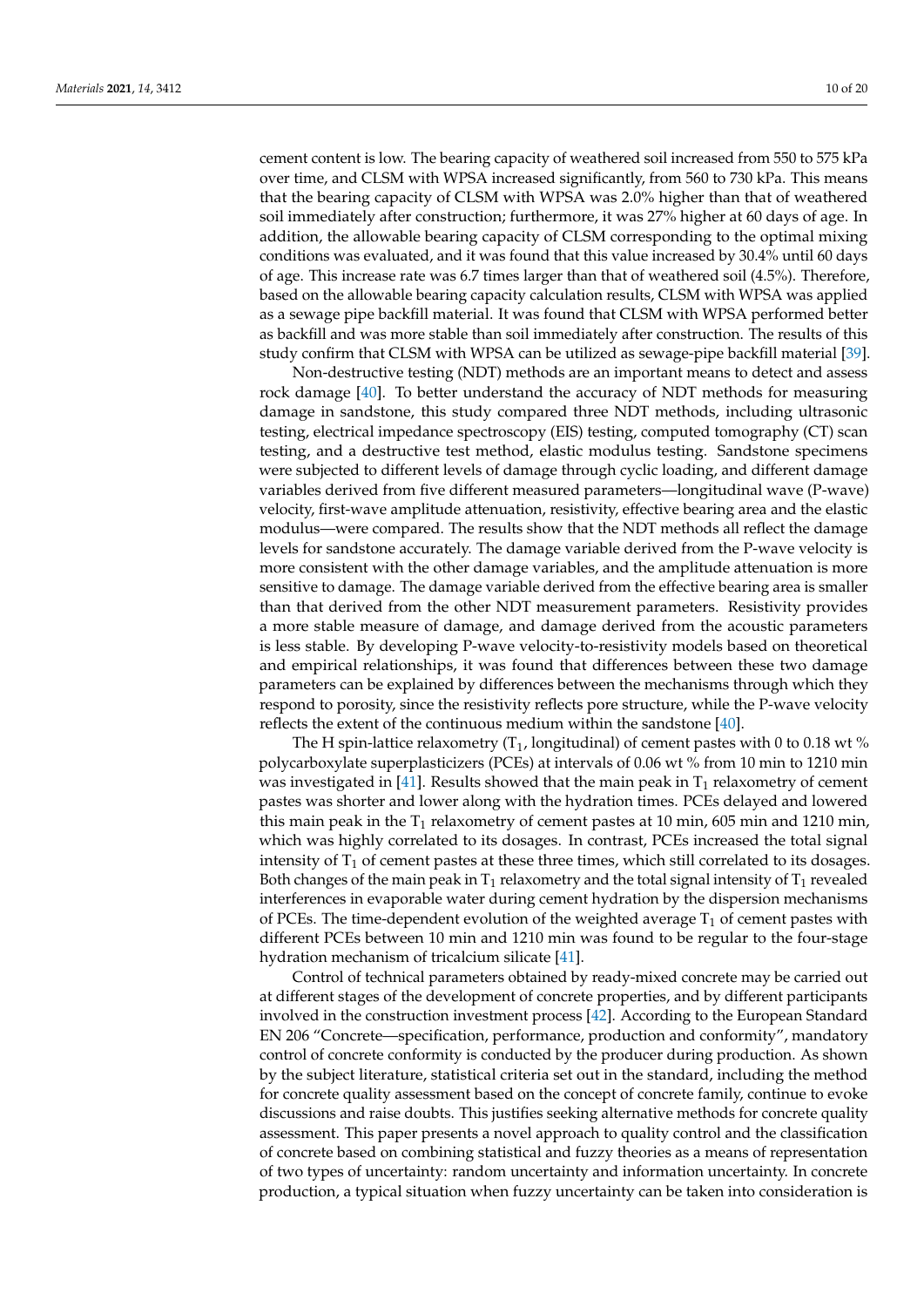the conformity control of concrete compressive strength, which is conducted to confirm the declared concrete class. The proposed procedure for quality assessment of a concrete batch is based on defining the membership function for the considered concrete classes and establishing the degree of belonging to the considered concrete class. It was found that concrete classification set out by the standard includes too many concrete classes of overlapping probability density distributions, and the proposed solution was to limit the scope of compressive strength to every second class so as to ensure the efficacy of conformity assessment conducted for concrete classes and concrete families. The proposed procedures can lead to two types of decisions: non-fuzzy (crisp) or fuzzy, which point to possible solutions and their corresponding preferences. The suggested procedure for quality assessment allows researchers to classify a concrete batch in a fuzzy way with the degree of certainty less than or equal to 1. The results obtained confirm the possibility of employing the proposed method for quality assessment in the production process of ready-mixed concrete [\[42\]](#page-18-24).

In recent years, the application of fiber-reinforced plastics (FRPs) as structural members has been promoted [\[43\]](#page-18-25). Metallic bolts and rivets are often used for the connection of FRP structures, but there are some problems caused by corrosion and stress concentration at the bearing position. Fiber-reinforced thermoplastics (FRTPs) have attracted attention in composite material fields because they can be remolded by heating and manufactured at excellent speed compared with thermosetting plastics. In this paper, we propose and evaluate the connection method using rivets produced from FRTPs for FRP members. It was confirmed through material tests that an FRTP rivet provides stable tensile, shear, and bending strength. Then, it was clarified that a non-clearance connection could be achieved by the proposed connection method, so initial sliding was not observed, and connection strength linearly increased as the number of FRTP rivets increased through the double-lapped tensile shear tests. Furthermore, the joint strength of the beam using FRTP rivets could be calculated with high accuracy, using the method for bolt joints in steel structures through a four-point beam bending test [\[43\]](#page-18-25).

Polymer pipes are used in the construction of underground gas, water, and sewage networks [\[44\]](#page-18-26). During exploitation, various external forces work on the pipeline which cause its deformation. In this paper, numerical analysis and experimental investigations of polyethylene pipe deformation at different external load values (500, 1000, 1500, and 2000 N) were performed. The authors measured the strains of the lower and upper surfaces of the pipe during its loading moment using resistance strain gauges, which were located on the pipe at equal intervals. The results obtained from computer simulation and experimental studies were comparable. An innovative element of the research presented in the article is the recognition of the impact of the proposed values of the load of polyethylene pipe on the change in its deformation [\[44\]](#page-18-26).

The shear and particle-crushing characteristics of the failure plane (or shear surface) in catastrophic mass movements are examined with a ring shear apparatus, which is generally employed owing to its suitability for large deformations [\[45\]](#page-18-27). Based on the results of previous experiments on waste materials from abandoned mine deposits, we employed a simple numerical model based on ring shear testing using the particle flow code (PFC<sup>2D</sup>). We examined drainage, normal stress, and the shear velocity-dependent shear characteristics of landslide materials. For shear velocities of 0.1 and 100 mm/s and normal stress (NS) of 25 kPa, the numerical results are in good agreement with those obtained from experimental results. The difference between the experimental and numerical results of the residual shear stress was approximately 0.4 kPa, for NS equal to 25 kPa and 0.9 kPa for NS equal to 100 kPa, for both drained and undrained conditions. In addition, we examined the particle-crushing effect during shearing using the frictional work concept in PFC. We calculated the work done by friction at both peak and residual shear stresses, and then used the results as crushing criteria in the numerical analysis. The frictional work at peak and the residual shear stresses ranged from 303 kPa·s to 2579 kPa·s for the given drainage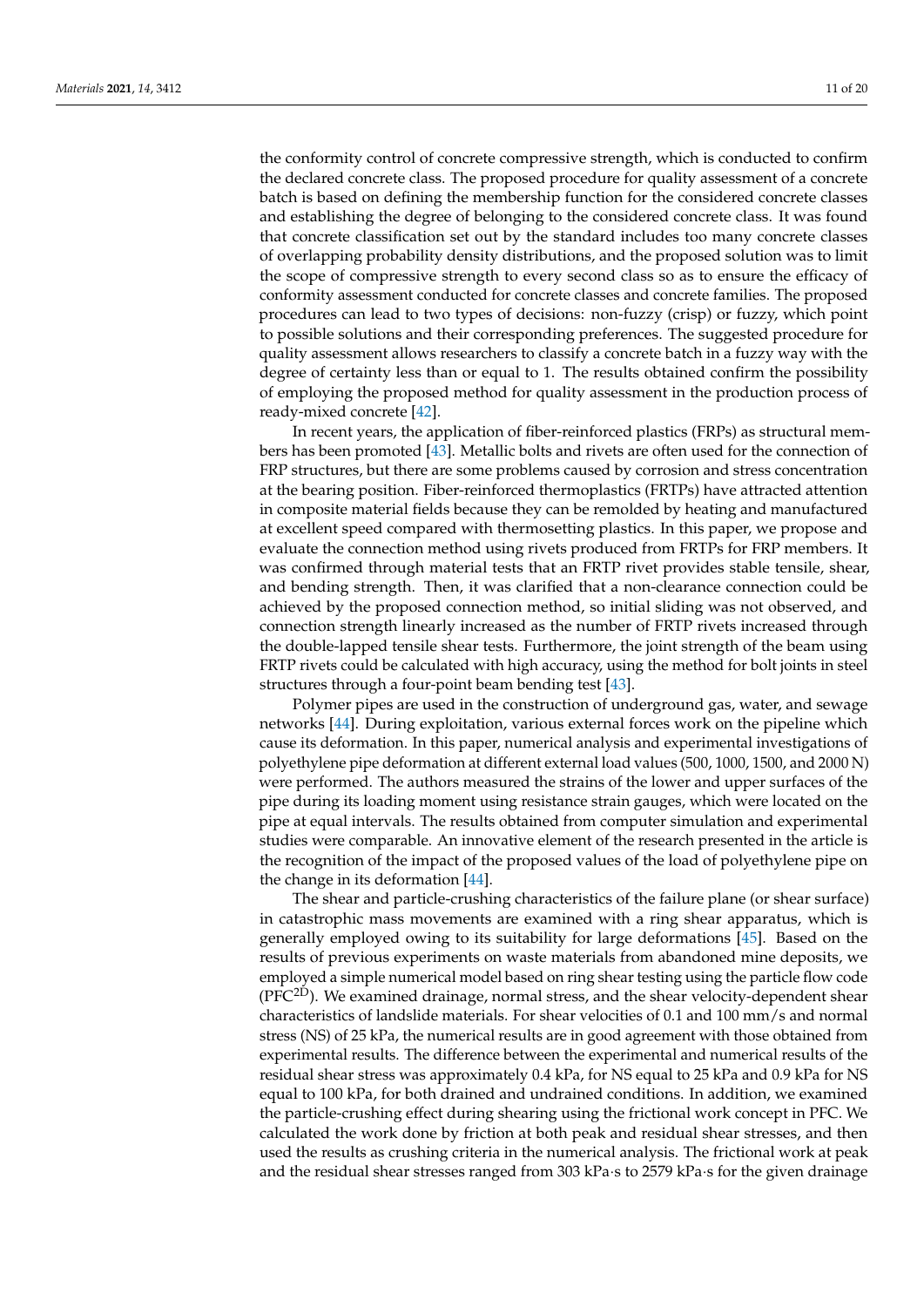and normal stress conditions. These results showed that clump particles were partially crushed at peak shear stress [\[45\]](#page-18-27).

The main objective of the research presented in [\[46\]](#page-19-0) was to develop a solution to the global problem of using steel waste obtained during rubber recovery during tire recycling. A detailed comparative analysis of the mechanical and physical features of concrete composite with the addition of recycled steel fibers (RSF) in relation to the steel fiber concrete commonly used for industrial floors was conducted. A study was carried out using micro-computed tomography and the scanning electron microscope to determine the fibers' characteristics, including the EDS spectrum. In order to designate full performance of the physical and mechanical features of the novel composite, a wide range of tests was performed, with particular emphasis on the determination of the tensile strength of the composite. This parameter, appointed by tensile strength testing for splitting, residual tensile strength testing (3-point test), and a wedge splitting test (WST), demonstrated the increase of tensile strength (vs. unmodified concrete) by 43%, 30%, and 70% respectively to the method. The indication of the reinforced composite's fracture characteristics using the digital image correlation (DIC) method allowed the researchers to illustrate the map of deformation of the samples during WST. The novel composite was tested in reference to the circular economy concept and showed 31.3% lower energy consumption and 30.8% lower  $CO<sub>2</sub>$  emissions than a commonly used fiber concrete [\[46\]](#page-19-0).

Existing buildings, especially historical buildings, require periodic or situational diagnostic tests [\[47\]](#page-19-1). If a building is in use, advanced non-destructive or semi-destructive methods should be used. In the diagnosis of reinforced concrete structures, tests allowing assessment of the condition of the reinforcement and concrete cover are particularly important. The article presents the non-destructive and semi-destructive research methods that are used for such tests, as well as the results of tests performed for selected elements of a historic water tower structure. The assessment of the corrosion risk of the reinforcement was carried out with the use of a semi-destructive galvanostatic pulse method. The protective properties of the concrete cover were checked by the carbonation test and the phase analysis of the concrete, for which X-ray diffractometry and thermal analysis methods were used. In order to determine the position of the reinforcement and to estimate the concrete cover thickness distribution, a ferromagnetic detection system was used. The comprehensive application of several test methods allowed mutual verification of the results and the drawing of reliable conclusions. The results indicated a very poor state of reinforcement, loss in the depth of cover, and sulfate corrosion [\[47\]](#page-19-1).

The paper by [\[48\]](#page-19-2) presents the possibility of using low-module polypropylene dispersed reinforcement  $(E = 4.9 \text{ GPa})$  to influence the load-deflection correlation of cement composites. Problems have been indicated regarding the improvement of elastic range when using that type of fiber as compared with a composite without reinforcement. It was demonstrated that it was possible to increase the ability to carry stress in the Hooke's law proportionality range in the mortar and paste types of composites reinforced with lowmodule fibers, i.e.,  $V_f = 3\%$  (in contrast to concrete composites). The possibility of having good strengthening and deflection control in order to limit the catastrophic destruction process was confirmed. This paper identifies the problem of deformation assessment in composites with significant deformation capacity. Determining the effects of reinforcement based on a comparison with a composite without fibers is suggested as a reasonable approach, as it enables the comparison of results obtained by various universities under different research conditions [\[48\]](#page-19-2).

Arcan shear tests with digital image correlation were used to evaluate the shear modulus and shear stress–strain diagrams in the plane defined by two principal axes of the material orthotropy [\[49\]](#page-19-3). Two different orientations of the grain direction, as compared to the direction of the shear force in specimens, were considered: perpendicular and parallel shear. Two different ways were used to obtain the elastic properties based on the digital image correlation (DIC) results from the full-field measurement and from the virtual strain gauges with the linear strains: perpendicular to each other and directed at an angle of  $\pi/4$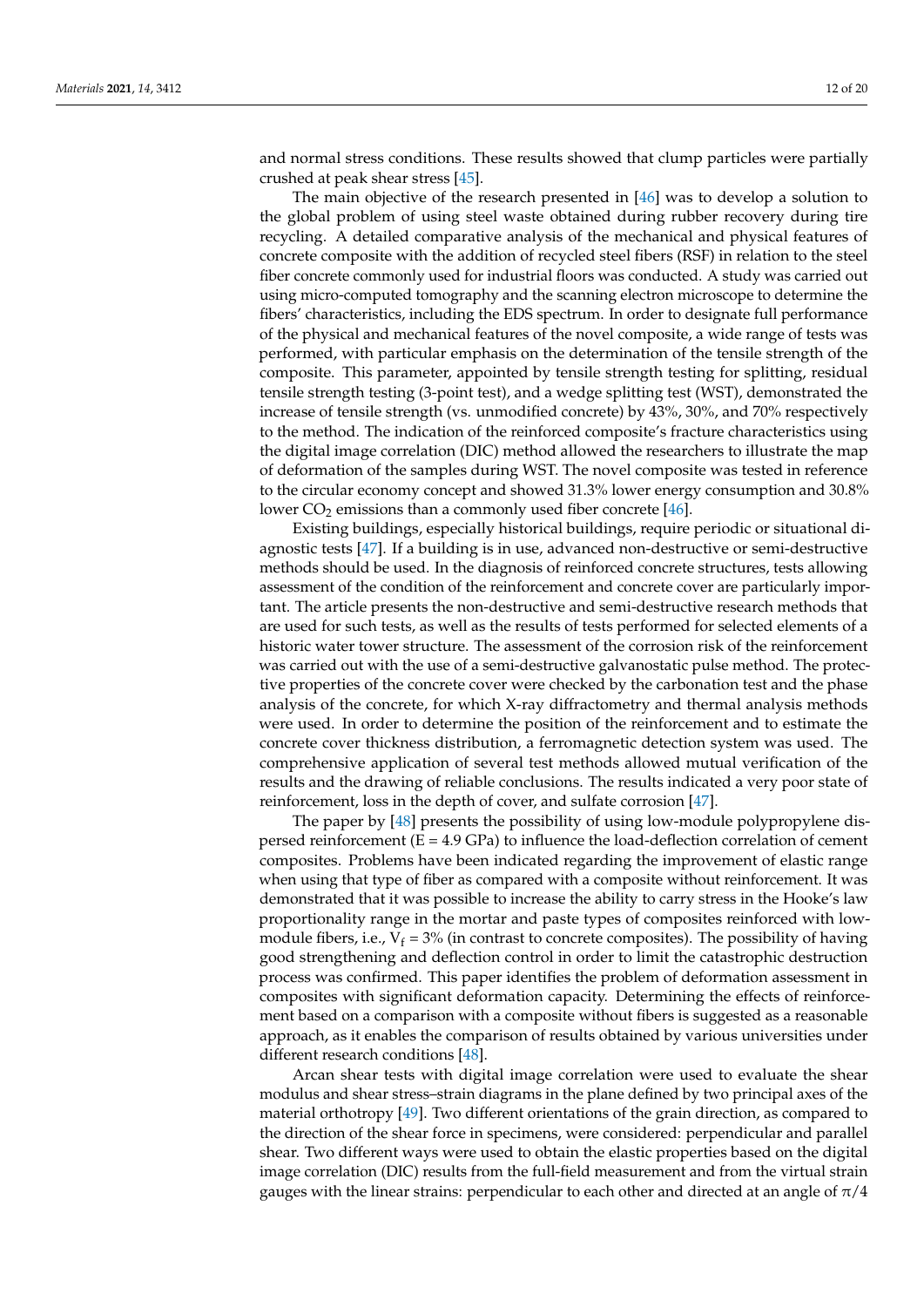to the shearing load. In addition, their own continuum structural model for the failure analysis in the experimental tests was used. The constitutive relationships of the model were established in the framework of the mathematical multi-surface elastoplasticity for the plane stress state. The numerical simulations performed by the finite element program after implementation of the model demonstrated the failure mechanisms from the experimental tests [\[49\]](#page-19-3).

After obtaining the value of shear wave velocity (*VS*) from the bender elements test (BET), the shear modulus of soils at small strains (*Gmax*) can be estimated [\[50\]](#page-19-4). Shear wave velocity is an important parameter in the design of geo-structures subjected to static and dynamic loading. While bender elements are increasingly used in both academic and commercial laboratory test systems, there remains a lack of agreement when interpreting the shear wave travel time from these tests. Based on the test data of 12 Warsaw glacial quartz samples of sand, two different approaches were primarily examined for determining *VS*. They are both related to the observation of the source and received *BE* signal, namely, the first time of arrival and the peak-to-peak method. These methods were performed through visual analysis of BET data by the authors, so that subjective travel time estimates were produced. Subsequently, automated analysis methods from the GDS Bender Element Analysis Tool (BEAT) were applied. Here, three techniques in the time-domain (TD) were selected, namely, the peak-to-peak, the zero-crossing, and the cross-correlation functions. Additionally, a cross-power spectrum calculation of the signals was completed, viewed as a frequency-domain (FD) method. Final comparisons between subjective observational analyses and automated interpretations of BET results showed good agreement. There is compatibility, especially between the two methods of the first time of arrival and crosscorrelation, which the authors considered the best interpreting techniques for their soils. Moreover, the laboratory tests were performed on compact, medium, and well-grained sand samples with different curvature coefficients and mean grain sizes [\[50\]](#page-19-4).

The reduction in natural resources and aspects of environmental protection necessitate alternative uses for waste materials in the area of construction [\[51\]](#page-19-5). Recycling is also observed in road construction, where mineral–cement emulsion (MCE) mixtures are applied. The MCE mix is a conglomerate that can be used to make the base layer in road pavement structures. MCE mixes contain reclaimed asphalt from old, degraded road surfaces, aggregate for improving the gradation, asphalt emulsion, and cement as a binder. The use of these ingredients, especially cement, can cause shrinkage and cracks in road layers. The article presents selected issues related to the problem of cracking in MCE mixtures. The authors of the study focused on reducing the cracking phenomenon in MCE mixes by using an innovative cement binder with recycled materials. The innovative cement binder, based on dusty by-products from cement plants, also contributes to the optimization of the recycling process in road surfaces. The research was carried out in the fields of stiffness, fatigue life, crack resistance, and shrinkage analysis of mineral–cement emulsion mixes. It was found that it was possible to reduce the stiffness and cracking in MCE mixes. The use of innovative binders will positively affect the durability of road pavements [\[51\]](#page-19-5).

The windblown sand-induced degradation of glass panels influences the serviceability and safety of these panels. In this study, the degradation of glass panels subject to windblown sand at different impact velocities and impact angles was studied based on a sandblasting test simulating a sandstorm [\[52\]](#page-19-6). After the glass panels were degraded by windblown sand, the surface morphology of the damaged glass panels was observed using scanning electron microscopy, and three damage modes were found: a cutting mode, smash mode, and plastic deformation mode. The mass loss, visible light transmittance, and effective area ratio values of the glass samples were then measured to evaluate the effects of the windblown sand on the panels. The results indicate that, at high abrasive feed rates, the relative mass loss of the glass samples decreases initially and then remains steady with increases in impact time, whereas it increases first and then decreases with an increase in impact angle, such as that for ductile materials. Both the visible light transmittance and effective area ratio decrease with increases in the impact time and velocities. There exists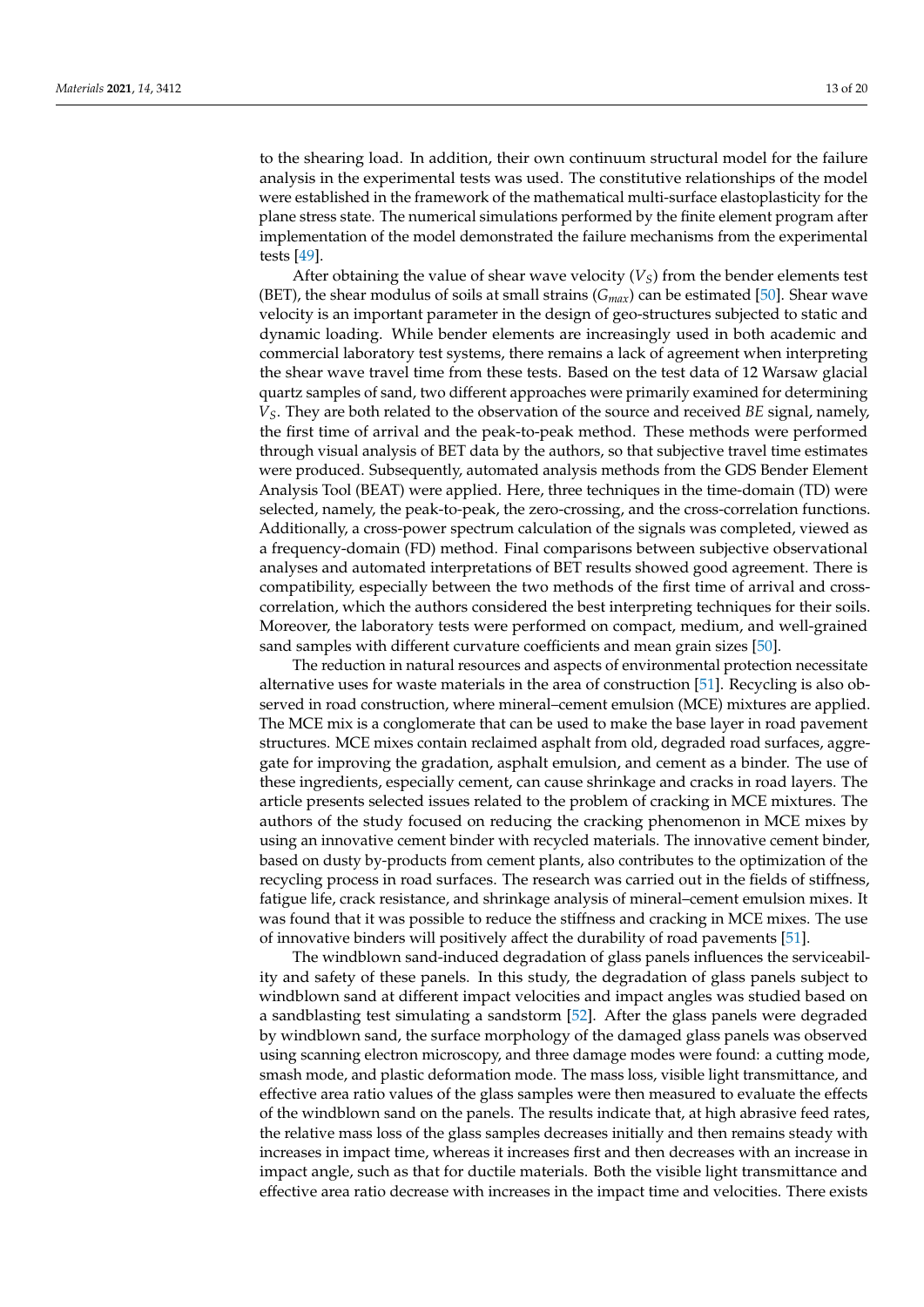a positive linear relationship between the visible light transmittance and effective area ratio [\[52\]](#page-19-6).

Durability tests against fungal action for wood-plastic composites are carried out in accordance with European standard ENV 12038, but the authors of the manuscript try to prove that the assessment of the results performed according to these methods is imprecise and suffers from a significant error [\[53\]](#page-19-7). Fungal exposure is always accompanied by high humidity, so the result of tests made by such a method is always burdened with the influence of moisture, which can lead to a wrong assessment of the negative effects of the action of the fungus itself. The paper (Wiejak 2021) has shown a modification of such a method that separates the destructive effect of fungi from moisture accompanying the test's destructive effect. The functional properties selected to prove the proposed modification are changes in the mass and bending strength after subsequent environmental exposure. It was found that the intensive action of moisture measured in the culture chamber at about (70  $\pm$  5)%, i.e., for 16 weeks, at (22  $\pm$  2) °C, which was the fungi culture in the accompanying period, led to changes in the mass of the wood-plastic composites, amounting to 50% of the final result of the fungi resistance test, and changes in the bending strength amounting to 30–46% of the final test result. As a result of this research, the correction for assessing the durability of wood–polymer composites against biological corrosion has been proposed. The laboratory tests were compared with the products' test results following three years of exposure to the natural environment [\[53\]](#page-19-7).

Reduced maintenance costs of concrete structures can be ensured by efficient and comprehensive condition assessment [\[54\]](#page-19-8). Ground-penetrating radar (GPR) has been widely used in the condition assessment of reinforced concrete structures and it provides completely non-destructive results in real-time. It is mainly used for locating reinforcement and determining concrete cover thickness. More recently, research has focused on the possibility of using GPR for reinforcement corrosion assessment. In this paper, an overview of the application of GPR in the corrosion assessment of concrete is presented. A literature search and study selection methodology were used to identify the relevant studies. First, the laboratory studies are shown. After that, the studies for application on real structures are presented. The results have shown that the laboratory studies have not fully illuminated the influence of the corrosion process on the GPR signal. In addition, no clear relationship was reported between the results of the laboratory studies and the on-site inspection. Although GPR has a long history in the condition assessment of structures, it needs more laboratory investigations to clarify the influence of the corrosion process on the GPR signal [\[54\]](#page-19-8).

The paper by [\[55\]](#page-19-9) attempts to compare three methods of testing floor slip resistance and the resulting classifications. Polished, flamed, brushed, and grained granite slabs were tested. The acceptance angle values ( $\alpha_{ob}$ ) obtained through the shod ramp test, slip resistance value (SRV), and sliding friction coefficient  $(\mu)$  were compared in terms of the correlation between the series, the precision of each method, and the classification results assigned to each of the three obtained indices. It was found that the evaluation of a product for slip resistance was strongly related to the test method used and the resulting classification method. This influence was particularly pronounced for low-roughness slabs. This would result in risks associated with inadequate assessments that could affect the safe use of buildings and facilities [\[55\]](#page-19-9).

Standard sensors for the measurement and monitoring of temperature in civil structures are liable to mechanical damage and electromagnetic interference [\[56\]](#page-19-10). A system of purpose-designed fiber-optic FBG sensors offers a more suitable and reliable solution—the sensors can be directly integrated with the load-bearing structure during construction, and it is possible to create a network of fiber-optic sensors to ensure not only temperature measurements but also measurements of strain and of the moisture content in the building envelope. The paper describes the results of temperature measurements of a building's two-layer wall using optical fiber Bragg grating (FBG) sensors, and of a three-layer wall using equivalent classical temperature sensors. The testing results can be transmitted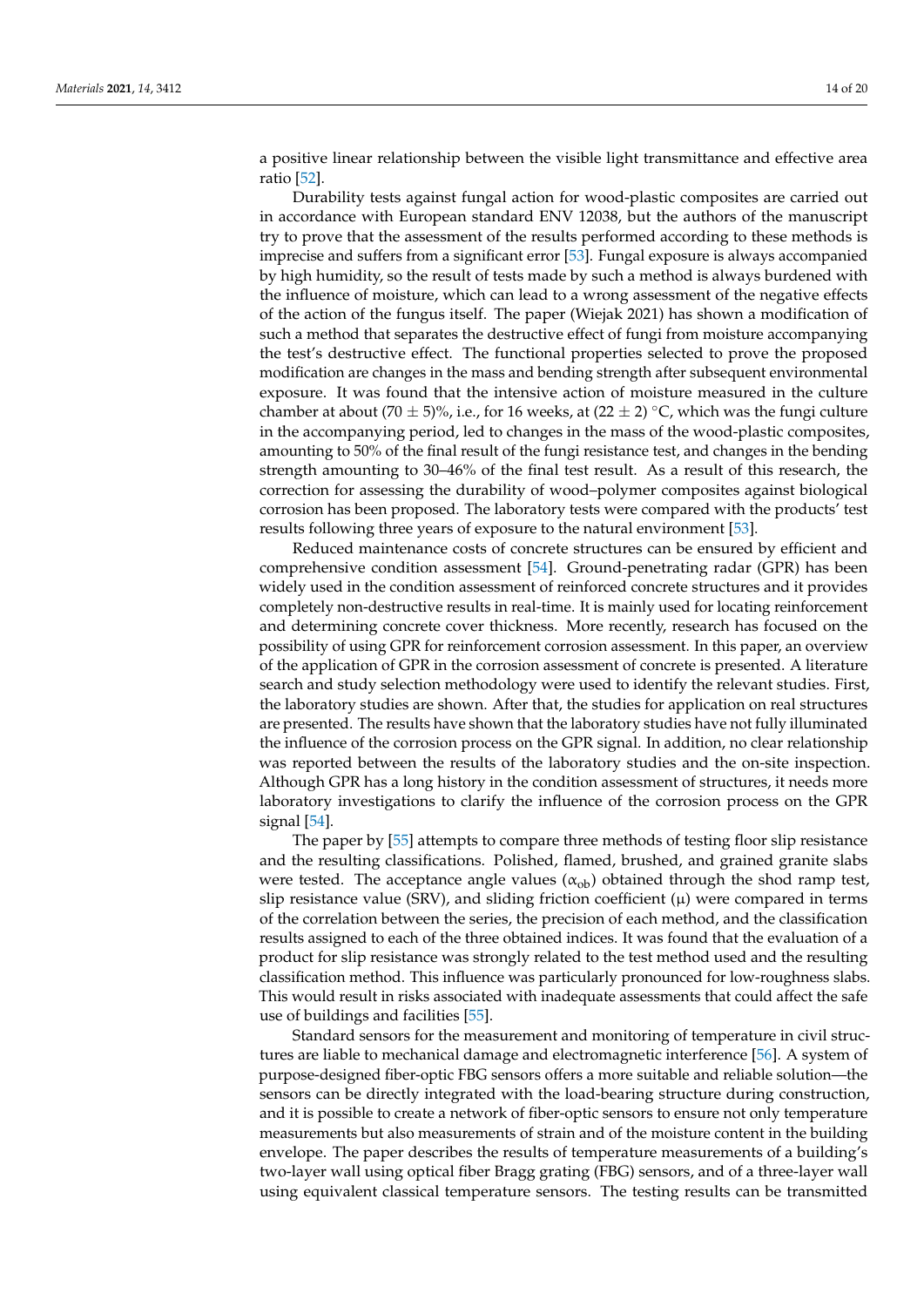remotely. In the first stage, the sensors were tested in a climatic test chamber to determine their characteristics. The paper describes the test results of temperature measurements carried out in the winter season for two multilayer external walls of a building, in relation to the environmental conditions recorded at that time, i.e., outdoor temperature, relative humidity, and wind speed. Cases are considered with the biggest difference in the level of the relative humidity of air recorded in the observation period. It was found that there is greater convergence between the theoretical and the real temperature distribution in the wall for high levels (~84%) of the outdoor air's relative humidity, whereas, at the humidity level of ~49%, the difference between theoretical and real temperature histories is substantial and totals up to 20%. A correction factor is proposed for the theoretical temperature distribution [\[56\]](#page-19-10).

The paper by [\[57\]](#page-19-11) deals with a complex analysis of acoustic emission signals that were recorded during freeze-thaw cycles in test specimens produced from air-entrained concrete. An assessment of the resistance of concrete to the effects of freezing and thawing was conducted on the basis of signal analysis. Since the experiment simulated the testing of concrete in a structure, a concrete block with a height of 2.4 m and width of 1.8 m was produced to represent a real structure. When the age of the concrete was two months, samples were obtained from the block by core drilling and were subsequently used to produce test specimens. Testing of the freeze-thaw resistance of concrete employed both destructive and non-destructive methods including the measurement of acoustic emission, which took place directly during the freeze-thaw cycles. The recorded acoustic emission signals were then meticulously analyzed. The aim of the conducted experiments was to verify whether measurement using the acoustic emission method during freeze-thaw (F-T) cycles is more sensitive to the degree of damage of concrete than the more commonly employed construction testing methods. The results clearly demonstrate that the acoustic emission method can reveal changes (e.g., minor cracks) in the internal structure of concrete, unlike other commonly used methods. The analysis of the acoustic emission signals using a fast Fourier transform revealed a significant shift of the dominant frequency toward lower values when the concrete was subjected to freeze-thaw cycling [\[57\]](#page-19-11).

An original experimental method was used to investigate the influence of water and road salt with an anti-caking agent on the material used in pavement construction layers [\[58\]](#page-19-12). This method allowed the monitoring of material changes resulting from the influence of water and road salt with an anti-caking agent over time. The experiment used five different mineral road mixes, which were soaked separately in water and brine for two time intervals (2 days and 21 days). Then, each sample of the mix was subjected to tests of the complex module using the four-point bending (4PB-PR) method. The increase in mass of the soaked samples and the change in value of the stiffness modulus were analyzed. Exemplary tomographic (X-ray) imaging was performed to confirm the reaction of the road salt and anti-caking agent (lead agent) with the material. Based on the measurements of the stiffness modulus and absorption, the correlations of the mass change and the value of the stiffness modulus were determined, which may be useful in estimating the sensitivity of mixes to the use of winter maintenance agents, e.g., road salt with an anti-caking agent (sodium chloride). It was found that the greatest changes occur with mixes intended for base course layers (mineral cement mix with foamed asphalt (MCAS) and mineral-cementemulsion mixes (MCE)), and that the smallest changes occur for mixes containing highly modified asphalt (HIMA) [\[58\]](#page-19-12).

Cracking in non-load-bearing internal partition walls is a serious problem that frequently occurs in new buildings in the short term after putting them into service, or even before completion of construction [\[59\]](#page-19-13). Sometimes, it is so considerable that it cannot be accepted by the occupiers. The article presents tests of cracking in ceramic walls with a door opening connected in a rigid and flexible way along vertical edges. The first analyses were conducted using the finite element method (FEM), and afterward, the measurements of deformations and stresses in walls on deflecting floors were performed at full scale in the actual building structure. The measurements enabled the authors to determine floor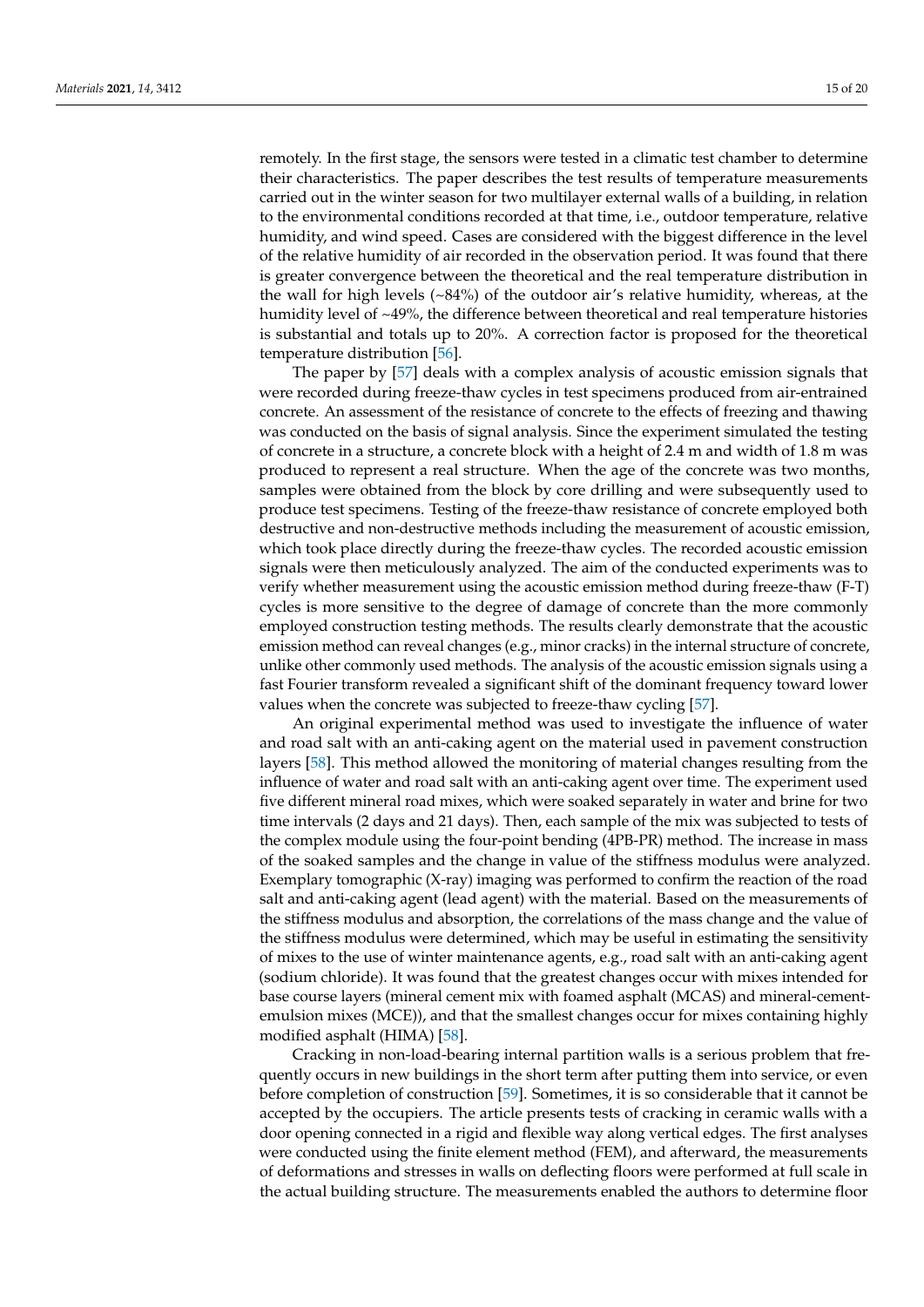deformations leading to the cracking of walls and to establish a dependency between the values of tensile stresses within the area of the door opening corners and their location along the length of walls, and the type of vertical connection with the structure [\[59\]](#page-19-13).

The paper by [\[60\]](#page-19-14) discusses the problems connected with the long-term exploitation of reinforced concrete post-tensioned girders. The scale of problems in the world related to the number of cable post-tensioned concrete girders built in the 1950s and still in operation is very large and possibly has very serious consequences. The paper presents an analysis and evaluation of the results of measurements of the deflection and strength and homogeneity of concrete in cable–concrete roof girders of selected industrial halls located in Poland, exploited for over 50 years. On the basis of the results of displacement monitoring in the years 2009 to 2020, the maximum increments of deflection of the analyzed girders were determined. Non-destructive, destructive, and indirect evaluation methods were used to determine the compressive strength of concrete. Within the framework of the indirect method recommended in standard PN-EN 13791, a procedure was proposed by the authors to modify the so-called base curve for determining compressive strength. Due to the age of the analyzed structural elements, a correction factor for the age of the concrete was taken into account in the strength assessment. The typical value of the characteristic compressive strength was within the range of 20.3–28.4 MPa. As a result of the conducted tests, the concrete class assumed in the design was not confirmed, and its classification depended on the applied test method. The analyzed girders, despite their long-term exploitation, can still be used for years, on the condition that regular periodical inspections of their technical condition are carried out. The authors emphasize the necessity for a permanent and cyclic diagnostic process and monitoring of the geometry of girders, as they are expected to operate much longer than was assumed by their designers [\[60\]](#page-19-14).

The paper by [\[61\]](#page-19-15) presents an implementation of purpose-designed optical fiber Bragg grating (FBG) sensors intended for the monitoring of real values of strain in reinforced road structures in areas of mining activity. Two field test stations are described. The first enables analysis of the geogrid on concrete and ground subgrades. The second models the situation of subsoil deformation due to mining activity at different external loads. The paper presents a system of optical fiber sensors registering strain and temperature dedicated to the investigated concrete mattress. Laboratory tests were performed to determine the strain characteristic of the FBG sensor–geogrid system with respect to standard load. As a result, it was possible to establish the dependence of the geogrid strain on the forces occurring within it. This may be the basis for an analysis of the mining activity effect on right-of-way structures during precise strain measurements of a geogrid using FBG sensors embedded within it. The analysis of the results of measurements in the aspect of forecasted and actual static and dynamic effects of mining on the stability of a reinforced road structure is of key importance for detailed management of road investment, and for the appropriate repair and modernization management of the road structure [\[61\]](#page-19-15).

Geopolymer concrete (GPC) offers a potential solution for sustainable construction by utilizing waste materials [\[62\]](#page-19-16). However, the production and testing procedures for GPC are quite cumbersome and expensive, which can slow down the development of mix design and the implementation of GPC. The basic characteristics of GPC depend on numerous factors such as the type of precursor material, type of alkali activators and their concentration, and liquid to solid (precursor material) ratio. To optimize time and cost, artificial neural networks (ANN) can be a lucrative technique for exploring and predicting GPC characteristics. In this study, the compressive strength of fly-ashbased GPC, with bottom ash as a replacement for fine aggregates, as well as fly ash, is predicted using a machine learning-based ANN model. The data inputs are taken from the literature as well as in-house lab scale testing of GPC. The specifications of GPC specimens act as input features of the ANN model to predict compressive strength as the output, while minimizing error. Fourteen ANN models are designed which differ in the backpropagation training algorithm, the number of hidden layers, and the neurons in each layer. The performance analysis and comparison of these models in terms of mean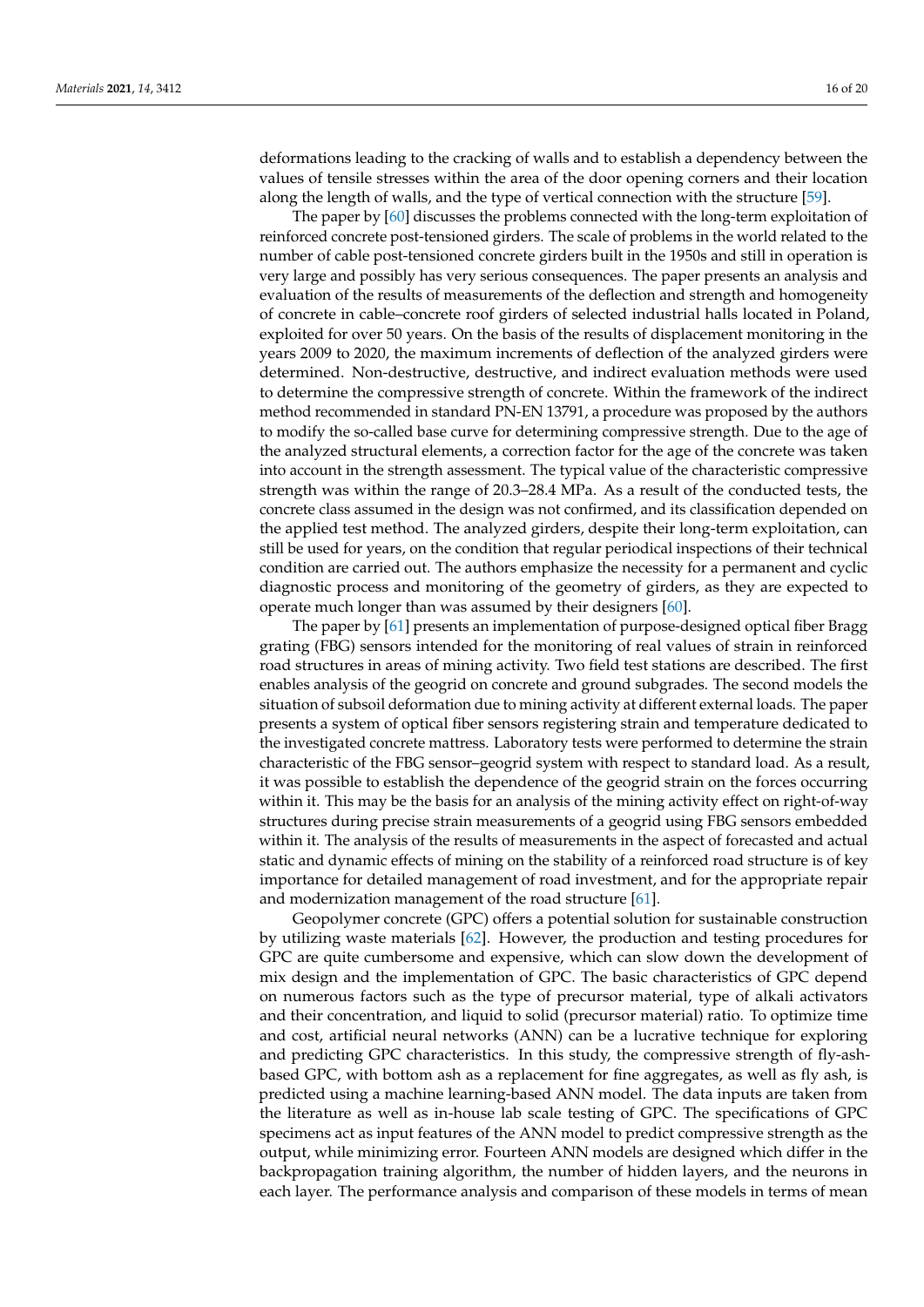squared error (MSE) and coefficient of correlation (R) resulted in a Bayesian regularized ANN (BRANN) model for the effective prediction of compressive strength of fly-ash and bottom-ash based geopolymer concrete [\[62\]](#page-19-16).

The paper by [\[63\]](#page-19-17) analyzes the issue of reduction of load capacity in fiber cement board during a fire. Fiber cement boards were put under the influence of fire by using a large-scale facade model. Such a model is a reliable source of knowledge regarding the behavior of facade cladding and the way fire spreads. One technical solution for external walls—a ventilated facade—is gaining popularity and is used more and more often. However, the problem of the destruction during a fire of a range of different materials used in external facade cladding is insufficiently recognized. For this study, the authors used fiber cement boards as the facade cladding. Fiber cement boards are fiber-reinforced composite materials, mainly used for facade cladding, but are also used as roof cladding, drywall, drywall ceilings and floorboards. This paper analyzes the effect of fire temperatures on facade cladding using a large-scale facade model. Samples were taken from external facade cladding materials that were mounted on the model at specific locations above the combustion chamber. Subsequently, three-point bending flexural tests were performed, and the effects of temperature and the integrals of temperature and time functions on the samples were evaluated. The three-point bending flexural test was chosen because it is a universal method for assessing fiber cement boards, as cited in Standard EN 12467. The test also allows easy reference to results in other literature [\[63\]](#page-19-17).

The paper by [\[64\]](#page-19-18) presents the possibilities of determining the range of stresses preceding the critical destruction process in cement composites, with the use of microevents identified by means of a sound spectrum. The presented test results refer to the earlier papers in which micro-events (destruction processes) were identified, but without determining the stress level of their occurrence. This paper indicates a correlation of the stress level corresponding to the elastic range with the occurrence of micro-events in traditional and quasi-brittle composites. Tests were carried out on beams (with and without reinforcement) subjected to four-point bending. In summary, it is suggested that the conclusions can be extended to other test cases (e.g., compression strength), which should be confirmed by the appropriate tests. The paper also indicates a need for further research to identify micro-events. The correct recognition of micro-events is important for the safety and durability of traditional and quasi-brittle cement composites [\[64\]](#page-19-18).

The paper by [\[65\]](#page-19-19) contains the results of a newly developed residual-state creep test, performed to determine the behavior of a selected geomaterial in the context of reactivated landslides. Soil and rock creep is a time-dependent phenomenon in which deformation occurs under constant stress. Based on the examination results, it was found that the tested clayey material (from Kobe, Japan) shows tertiary creep behavior only under shear stress higher than the residual strength condition, and primary and secondary creep behavior under shear stress lower than or equal to the residual strength condition. Based on the data, a model for predicting the critical or failure time is introduced. The time until the occurrence of the conditions necessary for unlimited creep on the surface is estimated. As long-term precipitation and infiltrating water in the area of the landslides are identified as the key phenomena initiating collapse, the work focuses on the prediction of landslides, with identified surfaces of potential damage as a result of changes in the saturation state. The procedure outlined is applied to a case study, and considerations as to when the necessary safety work should be carried out are presented [\[65\]](#page-19-19).

The article by [\[66\]](#page-19-20) is focused on the medium-term negative effect of groundwater on the underground grout elements. This is the physical–mechanical effect of groundwater, which is known as erosion. We conducted a laboratory verification of the erosional resistance of grout mixtures. A new test apparatus was designed and developed, since there is no standardized method for testing at present. An erosion stability test of grout mixtures and the technical solutions of the apparatus for the test's implementation are described. This apparatus was subsequently used for the experimental evaluation of the erosional stability of silicate grout mixtures. Grout mixtures with activated and non-activated ben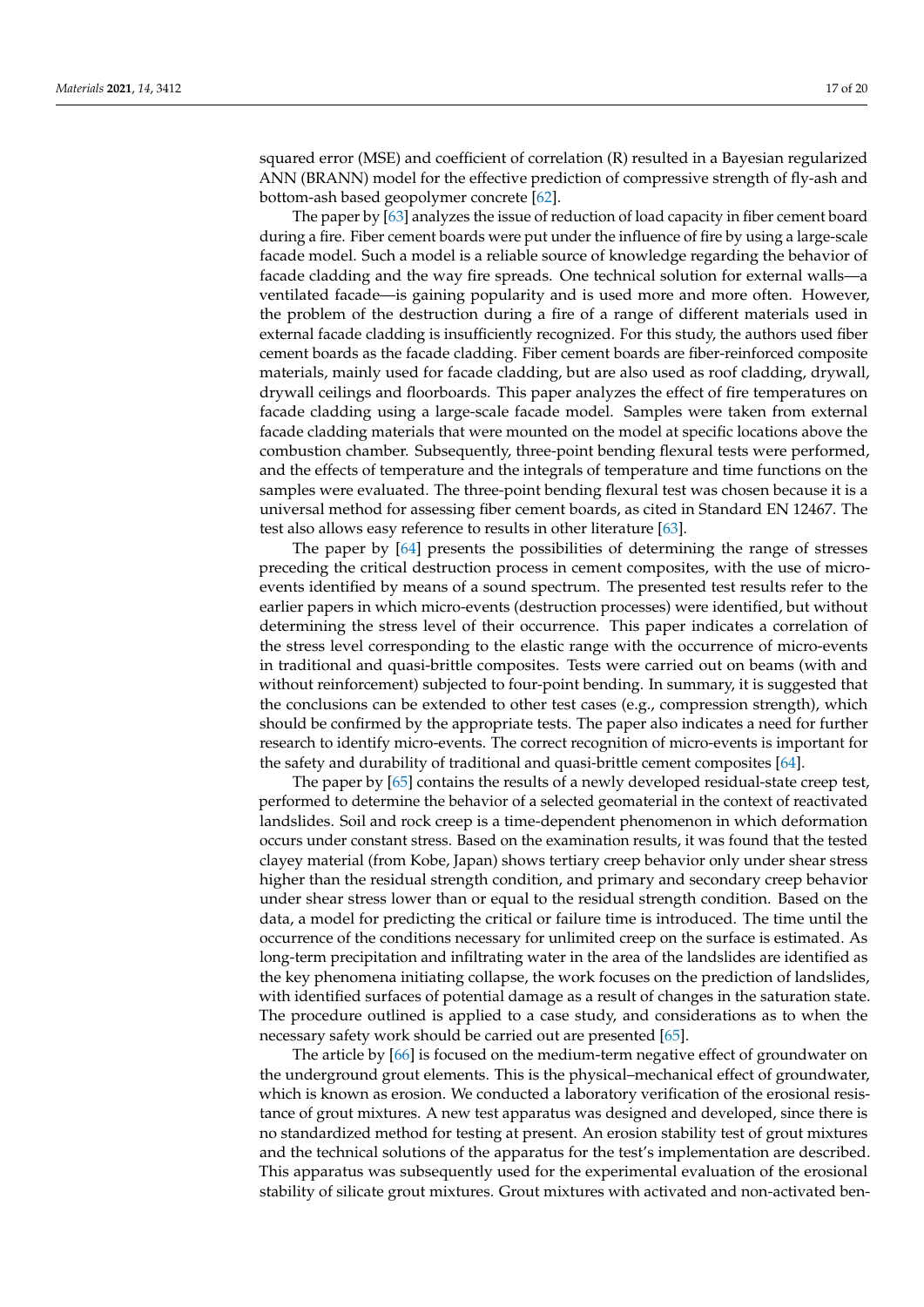tonite are tested. The stabilizing effect of cellulose relative to erosion stability has also been investigated. The specimens of grout mixtures were exposed to flowing water stress for a set period of time. The erosional stabilities of the grout mixtures were assessed on the basis of weight loss (WL) as a percentage of initial specimen weight. The lower the grout mixture weight loss, the higher its erosional stability, and vice versa [\[66\]](#page-19-20).

#### **3. Conclusions**

As mentioned at the beginning, this issue was proposed and organized as a means of presenting recent developments in the field of non-destructive testing of materials in civil engineering. For this reason, the articles highlighted in this issue relate to different aspects of the testing of different materials in civil engineering, from building materials and elements to building structures. Interesting results, with significance for the materials, were obtained, and all of the papers have been precisely described.

**Funding:** This research received no external funding.

**Institutional Review Board Statement:** Not applicable.

**Informed Consent Statement:** Not applicable.

**Conflicts of Interest:** The authors declare no conflict of interest.

#### **References**

- <span id="page-17-0"></span>1. Schabowicz, K. Modern acoustic techniques for testing concrete structures accessible from one side only. *Arch. Civ. Mech. Eng.* **2015**, *15*, 1149–1159. [\[CrossRef\]](http://doi.org/10.1016/j.acme.2014.10.001)
- 2. Hoła, J.; Schabowicz, K. State-of-the-art non-destructive methods for diagnostic testing of building structures—Anticipated development trends. *Arch. Civ. Mech. Eng.* **2010**, *10*, 5–18. [\[CrossRef\]](http://doi.org/10.1016/S1644-9665(12)60133-2)
- <span id="page-17-1"></span>3. Hoła, J.; Schabowicz, K. Non-destructive diagnostics for building structures: Survey of selected state-of-the-art methods with application examples. In Proceedings of the 56th Scientific Conference of PANCivil Engineering Committee and PZITB Science Committee, Krynica, Poland, 19–24 September 2010. (In Polish).
- <span id="page-17-2"></span>4. Schabowicz, K.; Gorzelanczyk, T. Fabrication of fibre cement boards. In *The Fabrication, Testing and Application of Fibre Cement Boards*, 1st ed.; Ranachowski, Z., Schabowicz, K., Eds.; Cambridge Scholars Publishing: Newcastle upon Tyne, UK, 2018; pp. 7–39. ISBN 978-1-5276-6.
- 5. Drelich, R.; Gorzelanczyk, T.; Pakuła, M.; Schabowicz, K. Automated control of cellulose fiber cement boards with a non-contact ultrasound scanner. *Autom. Constr.* **2015**, *57*, 55–63. [\[CrossRef\]](http://doi.org/10.1016/j.autcon.2015.04.017)
- <span id="page-17-3"></span>6. Chady, T.; Schabowicz, K.; Szymków, M. Automated multisource electromagnetic inspection of fibre-cement boards. *Autom. Constr.* **2018**, *94*, 383–394. [\[CrossRef\]](http://doi.org/10.1016/j.autcon.2018.07.018)
- <span id="page-17-4"></span>7. Schabowicz, K.; Józwiak-Niedzwiedzka, D.; Ranachowski, Z.; Kudela, S.; Dvorak, T. Microstructural characterization of cellulose fibres in reinforced cement boards. *Arch. Civ. Mech. Eng.* **2018**, *4*, 1068–1078. [\[CrossRef\]](http://doi.org/10.1016/j.acme.2018.01.018)
- 8. Schabowicz, K.; Gorzelanczyk, T.; Szymków, M. Identification of the degree of fibre-cement boards degradation under the influence of high temperature. *Autom. Constr.* **2019**, *101*, 190–198. [\[CrossRef\]](http://doi.org/10.1016/j.autcon.2019.01.021)
- <span id="page-17-5"></span>9. Schabowicz, K.; Gorzelanczyk, T. A non-destructive methodology for the testing of fibre cement boards by means of a non-contact ultrasound scanner. *Constr. Build. Mater.* **2016**, *102*, 200–207. [\[CrossRef\]](http://doi.org/10.1016/j.conbuildmat.2015.10.170)
- <span id="page-17-6"></span>10. Schabowicz, K.; Ranachowski, Z.; Józwiak-Niedzwiedzka, D.; Radzik, Ł.; Kudela, S.; Dvorak, T. Application of X-ray microtomography to quality assessment of fibre cement boards. *Constr. Build. Mater.* **2016**, *110*, 182–188. [\[CrossRef\]](http://doi.org/10.1016/j.conbuildmat.2016.02.035)
- <span id="page-17-7"></span>11. Ranachowski, Z.; Schabowicz, K. The contribution of fibre reinforcement system to the overall toughness of cellulose fibre concrete panels. *Constr. Build. Mater.* **2017**, *156*, 1028–1034. [\[CrossRef\]](http://doi.org/10.1016/j.conbuildmat.2017.09.067)
- <span id="page-17-8"></span>12. Bačić, M.; Kovačević, M.; Jurić Kaćunić, D. Non-Destructive Evaluation of Rock Bolt Grouting Quality by Analysis of Its Natural Frequencies. *Materials* **2020**, *13*, 282. [\[CrossRef\]](http://doi.org/10.3390/ma13020282)
- <span id="page-17-9"></span>13. Bajno, D.; Bednarz, L.; Matkowski, Z.; Raszczuk, K. Monitoring of Thermal and Moisture Processes in Various Types of External Historical Walls. *Materials* **2020**, *13*, 505. [\[CrossRef\]](http://doi.org/10.3390/ma13030505)
- <span id="page-17-10"></span>14. Szewczak, E.; Winkler-Skalna, A.; Czarnecki, L. Sustainable Test Methods for Construction Materials and Elements. *Materials* **2020**, *13*, 606. [\[CrossRef\]](http://doi.org/10.3390/ma13030606)
- <span id="page-17-11"></span>15. Skotnicki, L.; Kuźniewski, J.; Szydlo, A. Stiffness Identification of Foamed Asphalt Mixtures with Cement, Evaluated in Laboratory and In Situ in Road Pavements. *Materials* **2020**, *13*, 1128. [\[CrossRef\]](http://doi.org/10.3390/ma13051128) [\[PubMed\]](http://www.ncbi.nlm.nih.gov/pubmed/32138248)
- <span id="page-17-12"></span>16. Bywalski, C.; Drzazga, M.; Kaźmierowski, M.; Kamiński, M. Shear Behavior of Concrete Beams Reinforced with a New Type of Glass Fiber Reinforced Polymer Reinforcement: Experimental Study. *Materials* **2020**, *13*, 1159. [\[CrossRef\]](http://doi.org/10.3390/ma13051159)
- <span id="page-17-13"></span>17. Trapko, T.; Musiał, M. Effect of PBO–FRCM Reinforcement on Stiffness of Eccentrically Compressed Reinforced Concrete Columns. *Materials* **2020**, *13*, 1221. [\[CrossRef\]](http://doi.org/10.3390/ma13051221)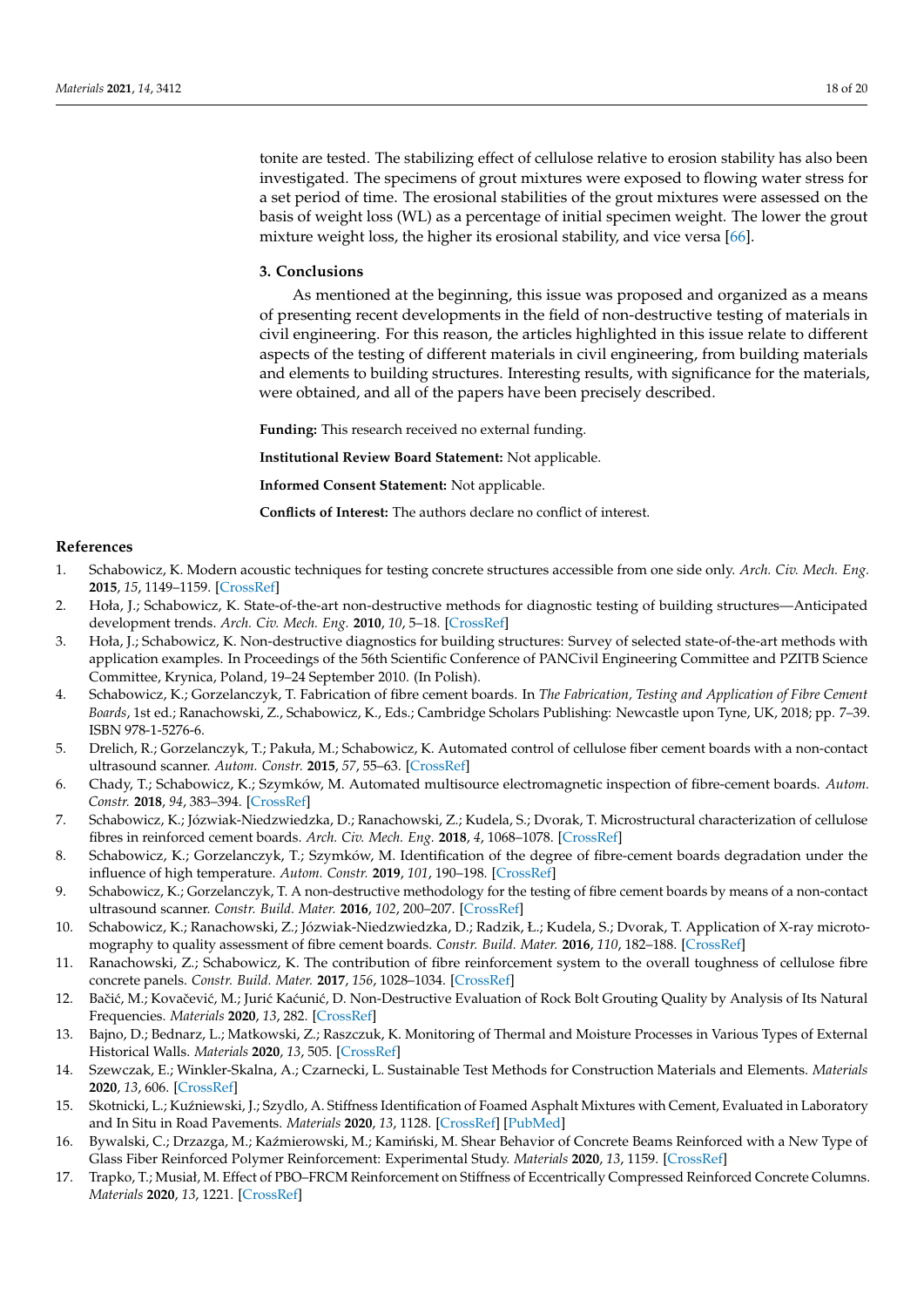- <span id="page-18-0"></span>18. Karolak, A.; Jasieńko, J.; Nowak, T.; Raszczuk, K. Experimental Investigations of Timber Beams with Stop-Splayed Scarf Carpentry Joints. *Materials* **2020**, *13*, 1435. [\[CrossRef\]](http://doi.org/10.3390/ma13061435) [\[PubMed\]](http://www.ncbi.nlm.nih.gov/pubmed/32245228)
- <span id="page-18-1"></span>19. Słoński, M.; Schabowicz, K.; Krawczyk, E. Detection of Flaws in Concrete Using Ultrasonic Tomography and Convolutional Neural Networks. *Materials* **2020**, *13*, 1557. [\[CrossRef\]](http://doi.org/10.3390/ma13071557) [\[PubMed\]](http://www.ncbi.nlm.nih.gov/pubmed/32230967)
- <span id="page-18-2"></span>20. Juraszek, J. Fiber Bragg Sensors on Strain Analysis of Power Transmission Lines. *Materials* **2020**, *13*, 1559. [\[CrossRef\]](http://doi.org/10.3390/ma13071559)
- <span id="page-18-3"></span>21. Shi, Y.; Li, C.; Long, D. Study of the Microstructure Characteristics of Three Different Fine-grained Tailings Sand Samples during Penetration. *Materials* **2020**, *13*, 1585. [\[CrossRef\]](http://doi.org/10.3390/ma13071585)
- <span id="page-18-4"></span>22. Bywalski, C.; Kaźmierowski, M.; Kamiński, M.; Drzazga, M. Material Analysis of Steel Fibre Reinforced High-Strength Concrete in Terms of Flexural Behaviour. Experimental and Numerical Investigation. Experimental and Numerical Investigation. *Materials* **2020**, *13*, 1631. [\[CrossRef\]](http://doi.org/10.3390/ma13071631)
- <span id="page-18-5"></span>23. Stawiski, B.; Kania, T. Tests of Concrete Strength across the Thickness of Industrial Floor Using the Ultrasonic Method with Exponential Spot Heads. *Materials* **2020**, *13*, 2118. [\[CrossRef\]](http://doi.org/10.3390/ma13092118)
- <span id="page-18-6"></span>24. Schabowicz, K.; Sulik, P.; Zawiślak, Ł. Identification of the Destruction Model of Ventilated Facade under the Influence of Fire. *Materials* **2020**, *13*, 2387. [\[CrossRef\]](http://doi.org/10.3390/ma13102387) [\[PubMed\]](http://www.ncbi.nlm.nih.gov/pubmed/32455908)
- <span id="page-18-7"></span>25. Ranachowski, Z.; Ranachowski, P.; Dębowski, T.; Brodecki, A.; Kopec, M.; Roskosz, M.; Fryczowski, K.; Szymków, M.; Krawczyk, E.; Schabowicz, K. Mechanical and Non-Destructive Testing of Plasterboards Subjected to a Hydration Process. *Materials* **2020**, *13*, 2405. [\[CrossRef\]](http://doi.org/10.3390/ma13102405) [\[PubMed\]](http://www.ncbi.nlm.nih.gov/pubmed/32456173)
- <span id="page-18-8"></span>26. Logoń, D.; Schabowicz, K.; Wróblewski, K. Assessment of the Mechanical Properties of ESD Pseudoplastic Resins for Joints in Working Elements of Concrete Structures. *Materials* **2020**, *13*, 2426. [\[CrossRef\]](http://doi.org/10.3390/ma13112426) [\[PubMed\]](http://www.ncbi.nlm.nih.gov/pubmed/32466358)
- <span id="page-18-9"></span>27. Wróbel, M.; Woszuk, A.; Franus, W. Laboratory Methods for Assessing the Influence of Improper Asphalt Mix Compaction on Its Performance. *Materials* **2020**, *13*, 2476. [\[CrossRef\]](http://doi.org/10.3390/ma13112476) [\[PubMed\]](http://www.ncbi.nlm.nih.gov/pubmed/32485880)
- <span id="page-18-10"></span>28. Kozubal, J.; Wróblewski, R.; Muszyński, Z.; Wyjadłowski, M.; Stróżyk, J. Non-Deterministic Assessment of Surface Roughness as Bond Strength Parameters between Concrete Layers Cast at Different Ages. *Materials* **2020**, *13*, 2542. [\[CrossRef\]](http://doi.org/10.3390/ma13112542)
- <span id="page-18-11"></span>29. Tan, Y.; Zhu, B.; Qi, L.; Yan, T.; Wan, T.; Yang, W. Mechanical Behavior and Failure Mode of Steel–Concrete Connection Joints in a Hybrid Truss Bridge: Experimental Investigation. *Materials* **2020**, *13*, 2549. [\[CrossRef\]](http://doi.org/10.3390/ma13112549)
- <span id="page-18-12"></span>30. Park, J.; Sim, S.; Yoon, Y.; Oh, T. Prediction of Static Modulus and Compressive Strength of Concrete from Dynamic Modulus Associated with Wave Velocity and Resonance Frequency Using Machine Learning Techniques. *Materials* **2020**, *13*, 2886. [\[CrossRef\]](http://doi.org/10.3390/ma13132886)
- <span id="page-18-13"></span>31. Swit, G.; Krampikowska, A.; Pała, T.; Lipiec, S.; Dzioba, I. Using AE Signals to Investigate the Fracture Process in an Al–Ti ´ Laminate. *Materials* **2020**, *13*, 2909. [\[CrossRef\]](http://doi.org/10.3390/ma13132909)
- <span id="page-18-14"></span>32. Dumbrava, F.; Cerbu, C. Experimental Study on the Stiffness of Steel Beam-to-Upright Connections for Storage Racking Systems. *Materials* **2020**, *13*, 2949. [\[CrossRef\]](http://doi.org/10.3390/ma13132949)
- <span id="page-18-15"></span>33. Zieliński, A.; Kaszyńska, M. Calibration of Steel Rings for the Measurement of Strain and Shrinkage Stress for Cement-Based Composites. *Materials* **2020**, *13*, 2963. [\[CrossRef\]](http://doi.org/10.3390/ma13132963)
- <span id="page-18-16"></span>34. Adamczak-Bugno, A.; Krampikowska, A. The Acoustic Emission Method Implementation Proposition to Confirm the Presence and Assessment of Reinforcement Quality and Strength of Fiber–Cement Composites. *Materials* **2020**, *13*, 2966. [\[CrossRef\]](http://doi.org/10.3390/ma13132966) [\[PubMed\]](http://www.ncbi.nlm.nih.gov/pubmed/32630763)
- <span id="page-18-17"></span>35. Wutke, M.; Lejzerowicz, A.; Garbacz, A. The Use of Wavelet Analysis to Improve the Accuracy of Pavement Layer Thickness Estimation Based on Amplitudes of Electromagnetic Waves. *Materials* **2020**, *13*, 3214. [\[CrossRef\]](http://doi.org/10.3390/ma13143214)
- <span id="page-18-18"></span>36. Trampczyński, W.; Goszczyńska, B.; Bacharz, M. Acoustic Emission for Determining Early Age Concrete Damage as an Important Indicator of Concrete Quality/Condition before Loading. *Materials* **2020**, *13*, 3523. [\[CrossRef\]](http://doi.org/10.3390/ma13163523)
- <span id="page-18-19"></span>37. Park, S.; Lee, J.; Lee, D. Aggregate Roundness Classification Using a Wire Mesh Method. *Materials* **2020**, *13*, 3682. [\[CrossRef\]](http://doi.org/10.3390/ma13173682) [\[PubMed\]](http://www.ncbi.nlm.nih.gov/pubmed/32825424)
- <span id="page-18-20"></span>38. Michałek, J.; Sobótka, M. Assessment of Internal Structure of Spun Concrete Using Image Analysis and Physicochemical Methods. *Materials* **2020**, *13*, 3987. [\[CrossRef\]](http://doi.org/10.3390/ma13183987) [\[PubMed\]](http://www.ncbi.nlm.nih.gov/pubmed/32916875)
- <span id="page-18-21"></span>39. Park, J.; Hong, G. Strength Characteristics of Controlled Low-Strength Materials with Waste Paper Sludge Ash (WPSA) for Prevention of Sewage Pipe Damage. *Materials* **2020**, *13*, 4238. [\[CrossRef\]](http://doi.org/10.3390/ma13194238)
- <span id="page-18-22"></span>40. Yin, D.; Xu, Q. Comparison of Sandstone Damage Measurements Based on Non-Destructive Testing. *Materials* **2020**, *13*, 5154. [\[CrossRef\]](http://doi.org/10.3390/ma13225154) [\[PubMed\]](http://www.ncbi.nlm.nih.gov/pubmed/33207652)
- <span id="page-18-23"></span>41. Pang, M.; Sun, Z.; Li, Q.; Ji, Y. 1H NMR Spin-Lattice Relaxometry of Cement Pastes with Polycarboxylate Superplasticizers. *Materials* **2020**, *13*, 5626. [\[CrossRef\]](http://doi.org/10.3390/ma13245626)
- <span id="page-18-24"></span>42. Skrzypczak, I.; Kokoszka, W.; Zięba, J.; Leśniak, A.; Bajno, D.; Bednarz, L. A Proposal of a Method for Ready-Mixed Concrete Quality Assessment Based on Statistical-Fuzzy Approach. *Materials* **2020**, *13*, 5674. [\[CrossRef\]](http://doi.org/10.3390/ma13245674)
- <span id="page-18-25"></span>43. Matsui, T.; Matsushita, Y.; Matsumoto, Y. Mechanical Behavior of GFRP Connection Using FRTP Rivets. *Materials* **2021**, *14*, 7. [\[CrossRef\]](http://doi.org/10.3390/ma14010007)
- <span id="page-18-26"></span>44. Gnatowski, A.; Kijo-Kleczkowska, A.; Chyra, M.; Kwiatkowski, D. Numerical–Experimental Analysis of Polyethylene Pipe Deformation at Different Load Values. *Materials* **2021**, *14*, 160. [\[CrossRef\]](http://doi.org/10.3390/ma14010160) [\[PubMed\]](http://www.ncbi.nlm.nih.gov/pubmed/33396454)
- <span id="page-18-27"></span>45. Jeong, S.; Kighuta, K.; Lee, D.; Park, S. Numerical Analysis of Shear and Particle Crushing Characteristics in Ring Shear System Using the PFC2D. *Materials* **2021**, *14*, 229. [\[CrossRef\]](http://doi.org/10.3390/ma14010229) [\[PubMed\]](http://www.ncbi.nlm.nih.gov/pubmed/33466453)